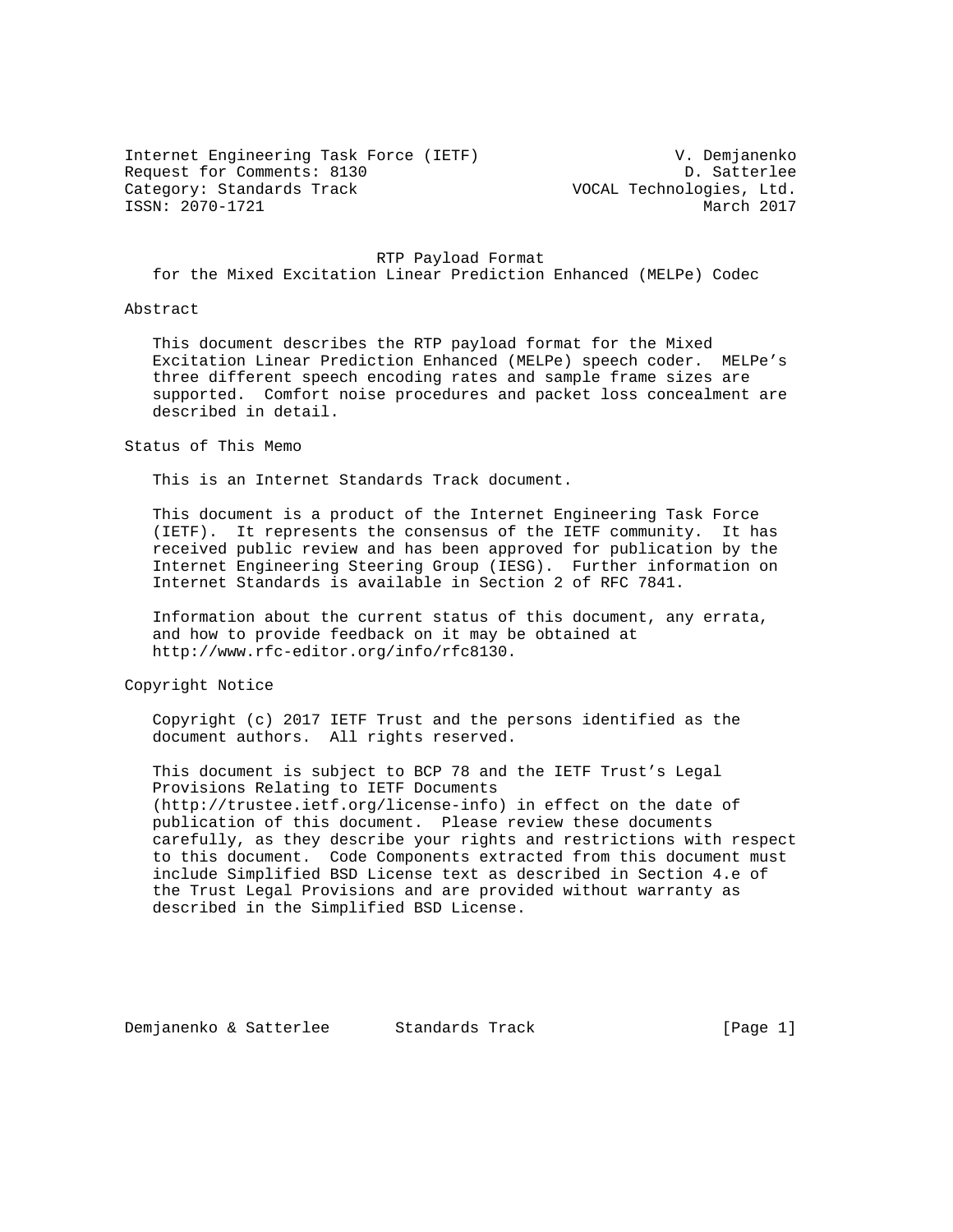## Table of Contents

| 2.1        |                                                  |
|------------|--------------------------------------------------|
|            |                                                  |
|            |                                                  |
|            |                                                  |
|            |                                                  |
|            | $3.1.3.$ 600 bps Bitstream Structure 13          |
|            | 3.2. MELPe Comfort Noise Bitstream Definition 18 |
|            | 3.3. Multiple MELPe Frames in an RTP Packet 20   |
|            | 3.4. Congestion Control Considerations 21        |
|            |                                                  |
|            |                                                  |
|            |                                                  |
|            | 4.3. Declarative SDP Considerations 25           |
|            | 4.4. Offer/Answer SDP Considerations 25          |
| 5          |                                                  |
| б.         |                                                  |
| $7\degree$ |                                                  |
|            |                                                  |
|            |                                                  |
|            |                                                  |
|            |                                                  |
|            |                                                  |
|            |                                                  |

## 1. Introduction

 This document describes how compressed Mixed Excitation Linear Prediction Enhanced (MELPe) speech as produced by the MELPe codec may be formatted for use as an RTP payload. Details are provided to packetize the three different codec bitrate data frames (2400, 1200, and 600) into RTP packets. The sender may send one or more codec data frames per packet, depending on the application scenario or based on transport network conditions, bandwidth restrictions, delay requirements, and packet loss tolerance.

## 1.1. Conventions

 The key words "MUST", "MUST NOT", "REQUIRED", "SHALL", "SHALL NOT", "SHOULD", "SHOULD NOT", "RECOMMENDED", "MAY", and "OPTIONAL" in this document are to be interpreted as described in RFC 2119 [RFC2119].

 Best current practices for writing an RTP payload format specification were followed [RFC2736].

Demjanenko & Satterlee Standards Track [Page 2]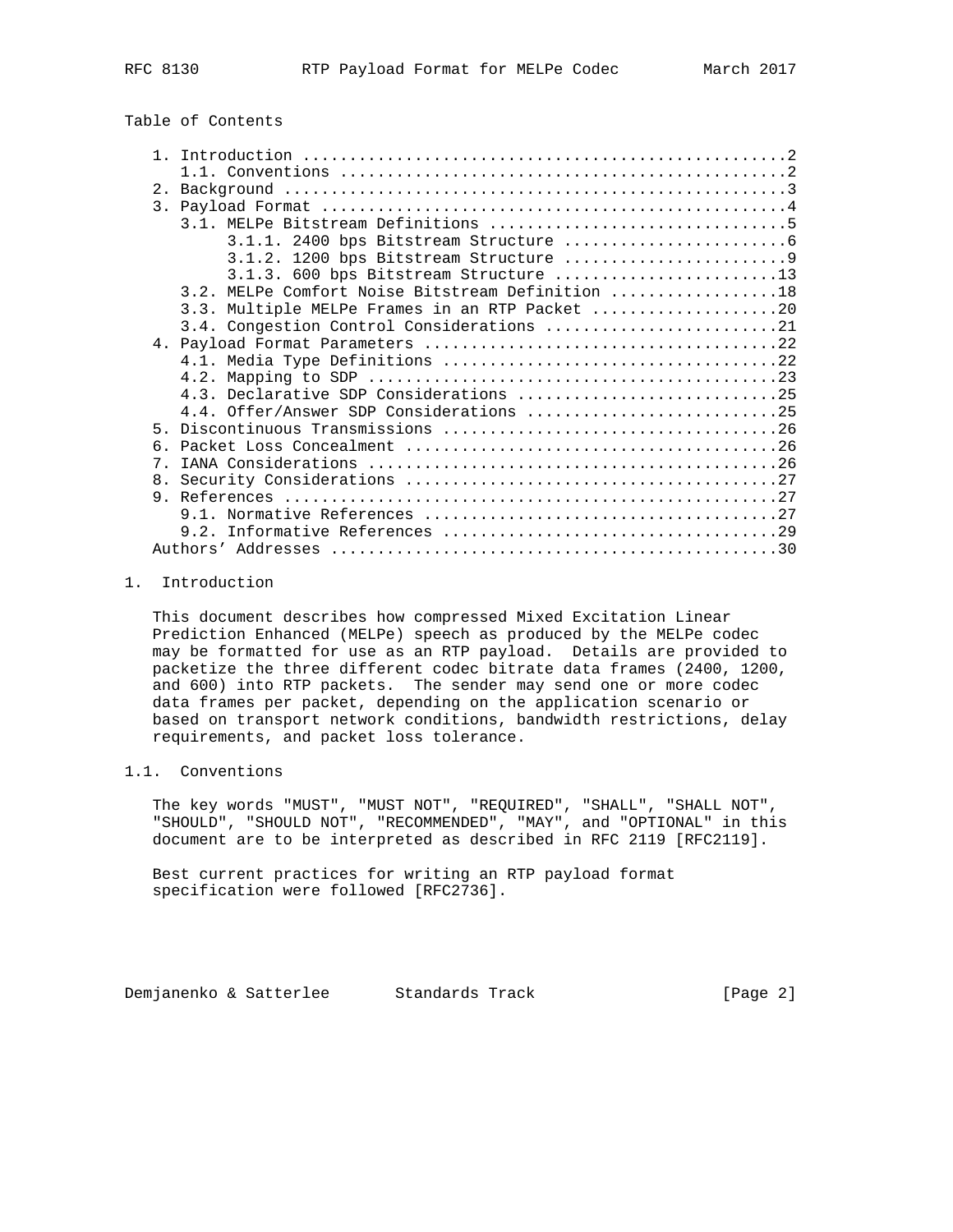## 2. Background

 The MELP speech coder was developed by the US military as an upgrade from the LPC-based CELP standard vocoder for low-bitrate communications [MELP]. ("LPC" stands for "Linear-Predictive Coding", and "CELP" stands for "Code-Excited Linear Prediction".) MELP was further enhanced and subsequently adopted by NATO as MELPe for use by its members and Partnership for Peace countries for military and other governmental communications [MELPE]. The MELP speech coder algorithm was developed by Atlanta Signal Processing (ASPI), Texas Instruments (TI), SignalCom (now Microsoft), and Thales Communications, with noise preprocessor contributions from AT&T, under contract with NSA/DOD as international NATO Standard STANAG 4591 [MELPE].

 Commercial/civilian applications have arisen because of the low-bitrate property of MELPe with its (relatively) high intelligibility. As such, MELPe is being used in a variety of wired and radio communications systems. Voice over IP (VoIP) / SIP systems need to transport MELPe without decoding and re-encoding in order to preserve its intelligibility. Hence, it is desirable and necessary to define the proper payload formatting and use conventions of MELPe in RTP payloads.

 The MELPe codec [MELPE] supports three different vocoder bitrates: 2400, 1200, and 600 bps. The basic 2400 bps bitrate vocoder uses a 22.5 ms frame of speech consisting of 180 8000-Hz, 16-bit speech samples. The 1200 and 600 bps bitrate vocoders each use three and four 22.5 ms frames of speech, respectively. These reduced-bitrate vocoders internally use multiple 2400 bps parameter sets with further processing to strategically remove redundancy. The payload sizes for each of the bitrates are 54, 81, and 54 bits for the 2400, 1200, and 600 bps frames, respectively. Dynamic bitrate switching is permitted but only if supported by both endpoints.

 The MELPe algorithm distinguishes between voiced and unvoiced speech and encodes each differently. Unvoiced speech can be coded with fewer information bits for the same quality. Forward error correction (FEC) is applied to the 2400 bps codec unvoiced speech for better protection of the subtle differences in signal reconstruction. The lower-bitrate coders do not allocate any bits for FEC and rely on strong error protection and correction in the communications channel.

Demjanenko & Satterlee Standards Track [Page 3]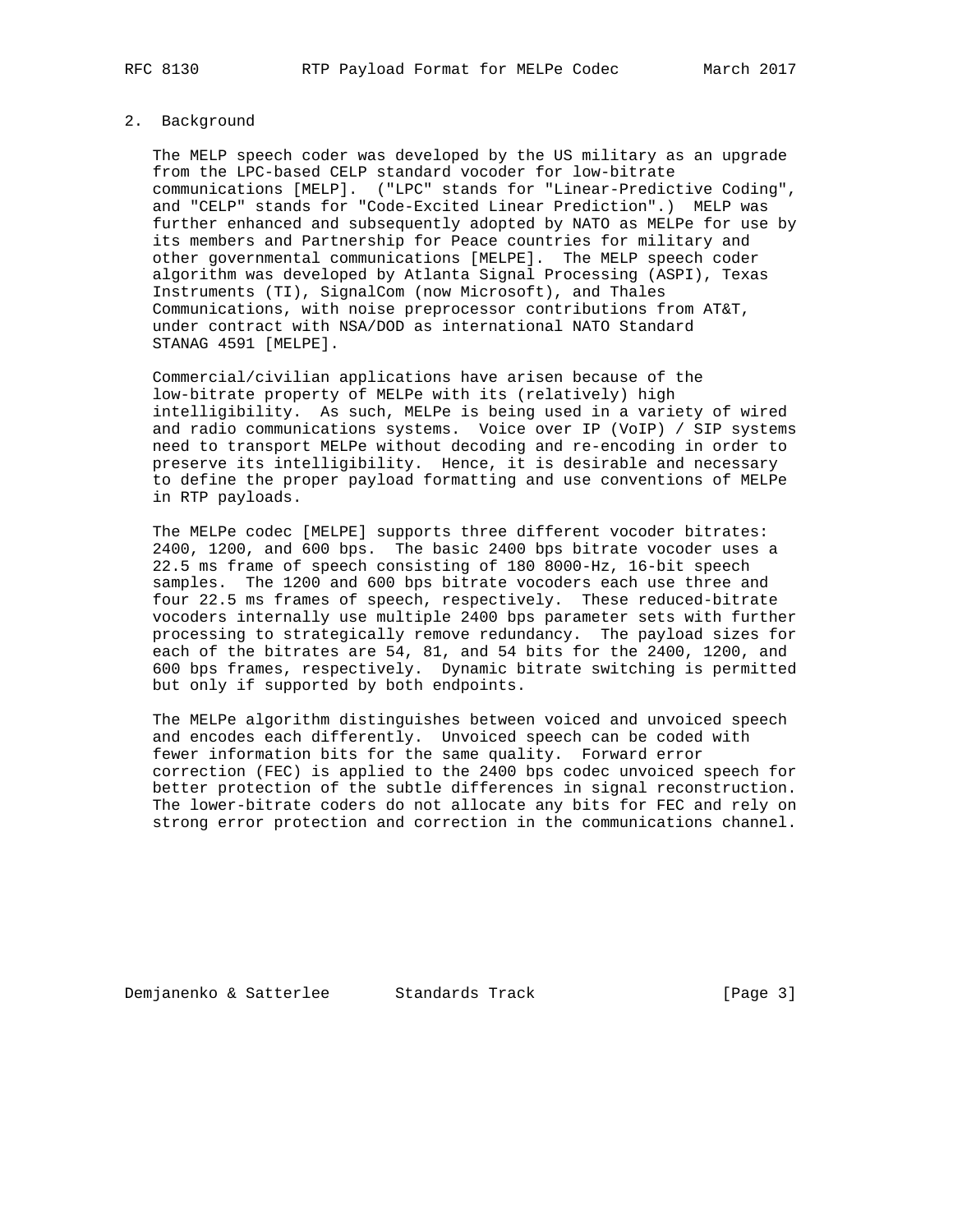Comfort noise handling for MELPe follows the procedures in Appendix B of SCIP-210 [SCIP210]. After Voice Activity Detection (VAD) no longer indicates the presence of speech/voice, a minimum of two comfort noise vocoder frames (serving as a grace period) are to be transmitted. The contents of the comfort noise frames are described in the next section.

 Packet loss concealment (PLC) exploits the FEC (and, more precisely, any combination of two set bits in the pitch/voicing parameter) of the 2400 bps speech coder. The pitch/voicing parameter has a sparse set of permitted values. A value of zero indicates a non-voiced frame. At least three bits are set for all valid pitch parameters. The PLC erasure indication utilizes any errored/erasure encodings of the pitch/voicing parameter with exactly two set bits, as described below.

3. Payload Format

 The MELPe codec uses 22.5, 67.5, or 90 ms frames with a sampling rate clock of 8 kHz, so the RTP timestamp MUST be in units of 1/8000 of a second.

 The RTP payload for MELPe has the format shown in Figure 1. No additional header specific to this payload format is needed. This format is intended for situations where the sender and the receiver send one or more codec data frames per packet.

0  $1$  2 3 0 1 2 3 4 5 6 7 8 9 0 1 2 3 4 5 6 7 8 9 0 1 2 3 4 5 6 7 8 9 0 1 +-+-+-+-+-+-+-+-+-+-+-+-+-+-+-+-+-+-+-+-+-+-+-+-+-+-+-+-+-+-+-+-+ | RTP Header | +=+=+=+=+=+=+=+=+=+=+=+=+=+=+=+=+=+=+=+=+=+=+=+=+=+=+=+=+=+=+=+=+ | | one or more frames of MELPe | | +-+-+-+-+-+-+-+-+-+-+-+-+-+-+-+-+-+-+-+-+-+-+-+-+-+-+-+-+-+-+-+-+

#### Figure 1: Packet Format Diagram

 The RTP header of the packetized encoded MELPe speech has the expected values as described in [RFC3550]. The usage of the M bit SHOULD be as specified in the applicable RTP profile -- for example, [RFC3551], where [RFC3551] specifies that if the sender does not suppress silence (i.e., sends a frame on every frame interval), the M bit will always be zero. When more than one codec data frame is present in a single RTP packet, the timestamp is, as always, that of the oldest data frame represented in the RTP packet.

Demjanenko & Satterlee Standards Track [Page 4]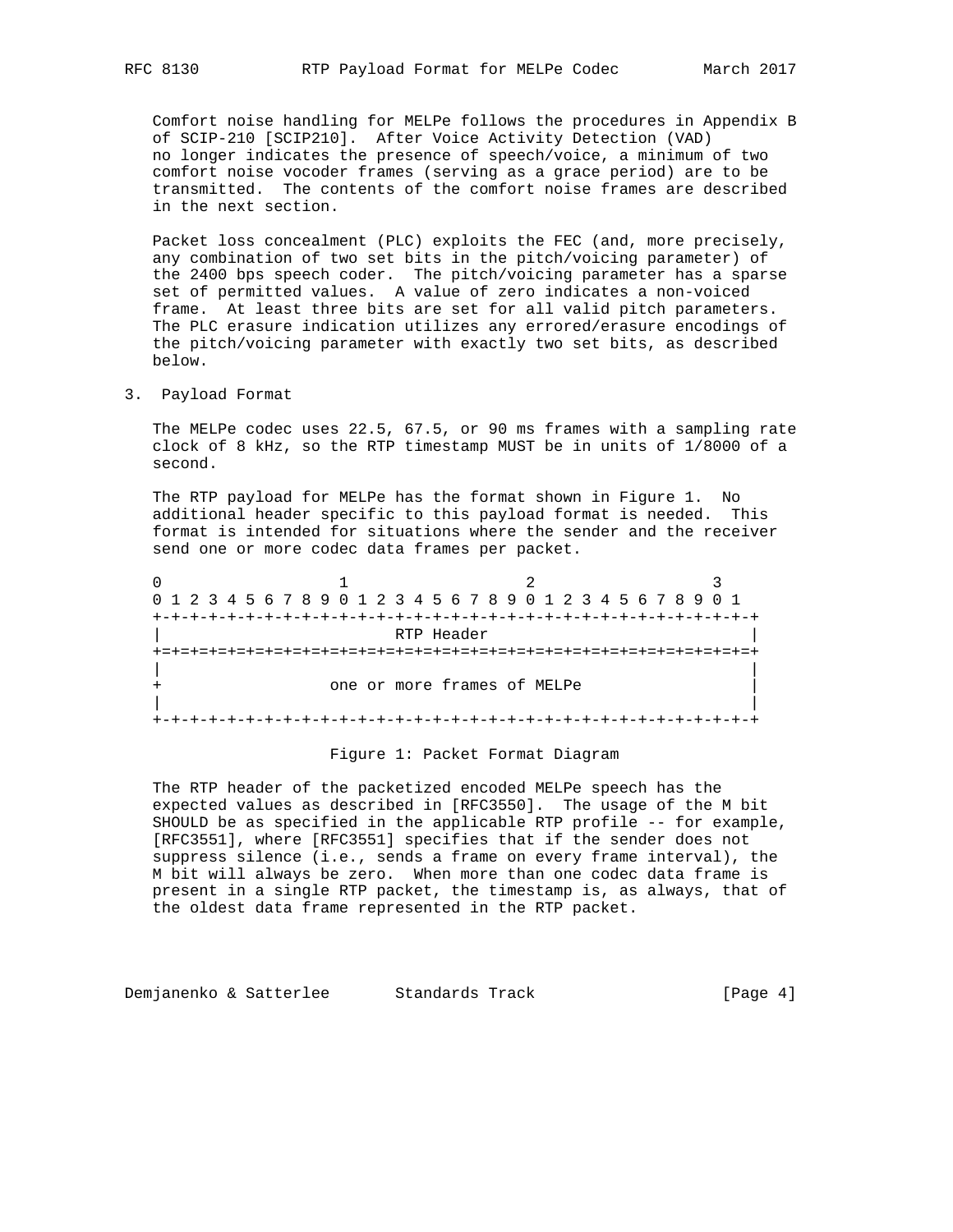The assignment of an RTP payload type for this new packet format is outside the scope of this document and will not be specified here. It is expected that the RTP profile for a particular class of applications will assign a payload type for this encoding, or if that is not done, then a payload type in the dynamic range shall be chosen by the sender.

## 3.1. MELPe Bitstream Definitions

 The total number of bits used to describe one frame of 2400 bps speech is 54, which fits in 7 octets (with two unused bits). For 1200 bps speech, the total number of bits used is 81, which fits in 11 octets (with seven unused bits). For 600 bps speech, the total number of bits used is 54, which fits in 7 octets (with two unused bits). Unused bits, shown below as RSVA, RSVB, etc., are coded as described in Section 3.3 in support of dynamic bitrate switching.

 In the MELPe bitstream definitions, the most significant bits are considered priority bits. The intention was that these bits receive greater protection in the underlying communications channel. For IP networks, such additional protection is irrelevant. However, for the convenience of interoperable gateway devices, the bitstreams will be presented identically in IP networks.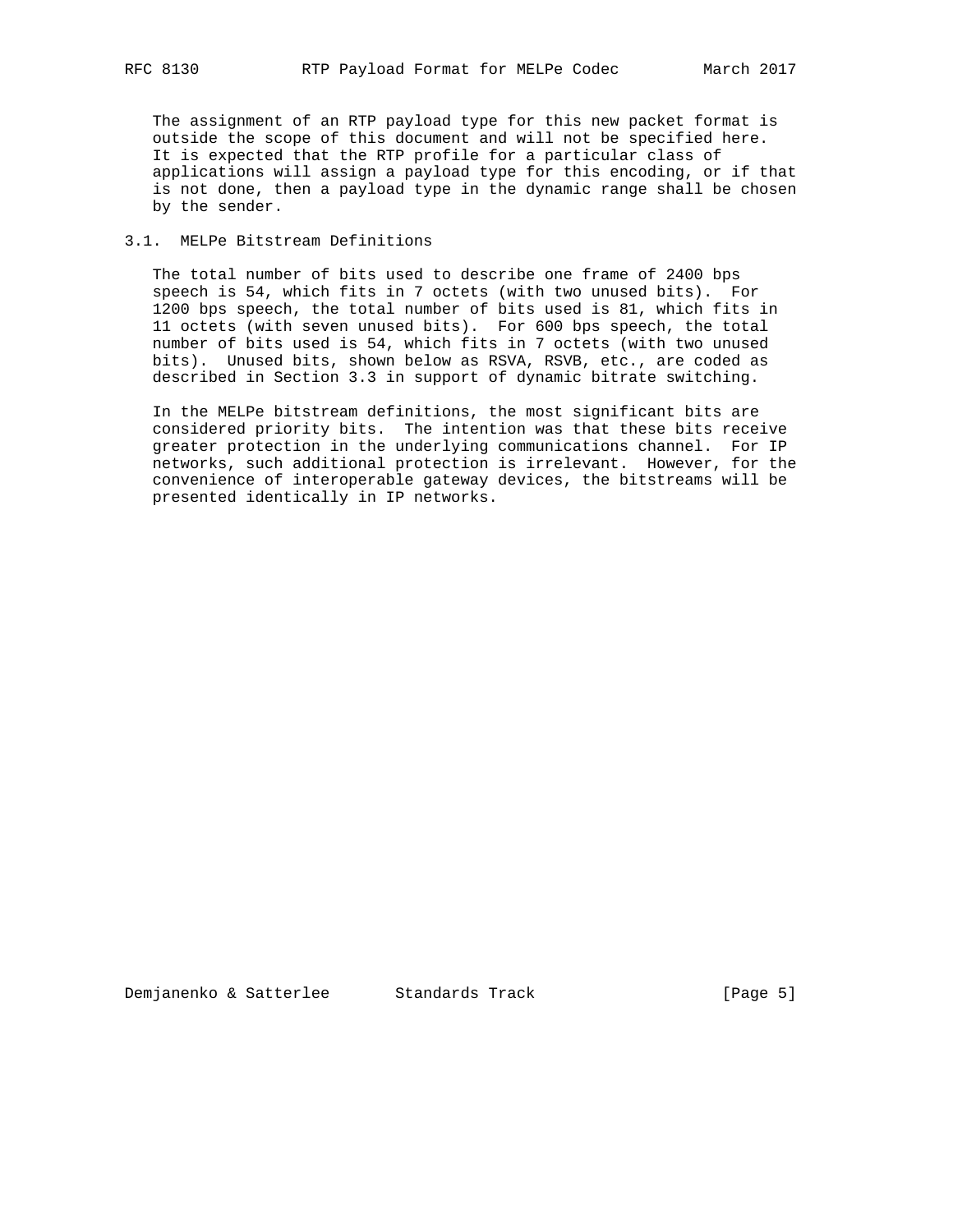## 3.1.1. 2400 bps Bitstream Structure

 According to Table 3 of [MELPE], the 2400 bps MELPe bit transmission order (for clarity, the bit priority is not shown) is as follows:

| Bit      | Voiced          | Unvoiced       |
|----------|-----------------|----------------|
| $B_01$   | 920             | g20            |
| $B_02$   | BP <sub>0</sub> | FEC10          |
| $B_03$   | P <sub>0</sub>  | P <sub>0</sub> |
| $B_04$   | LSF20           | LSF20          |
| $B_05$   | LSF30           | LSF30          |
| $B_06$   | g23             | g23            |
| B 07     | 924             | 924            |
| $B_08$   | LSF35           | LSF35          |
| $B_0$ 09 | g21             | g21            |
| $B_10$   | g22             | g22            |
| $B_11$   | P <sub>4</sub>  | P <sub>4</sub> |
| $B_12$   | LSF34           | LSF34          |
| $B_13$   | P <sub>5</sub>  | P <sub>5</sub> |
| B 14     | P1              | P1             |
| $B_15$   | P <sub>2</sub>  | P <sub>2</sub> |
| $B_16$   | LSF40           | LSF40          |
| $B_17$   | P <sub>6</sub>  | P <sub>6</sub> |
| $B_18$   | LSF10           | LSF10          |
| $B_19$   | LSF16           | LSF16          |
| $B_20$   | LSF45           | LSF45          |
| B 21     | P <sub>3</sub>  | P <sub>3</sub> |
| $B_22$   | LSF15           | LSF15          |
| $B_23$   | LSF14           | LSF14          |
| $B_24$   | LSF25           | LSF25          |
| B 25     | BP3             | FEC13          |
| $B_26$   | LSF13           | LSF13          |
| B 27     | LSF12           | LSF12          |
| $B_28$   | LSF24           | LSF24          |
| $B_2$ 29 | LSF44           | LSF44          |
| $B_30$   | FM0             | FEC40          |
| B 31     | LSF11           | LSF11          |
| $B_32$   | LSF23           | LSF23          |

Demjanenko & Satterlee Standards Track (Page 6)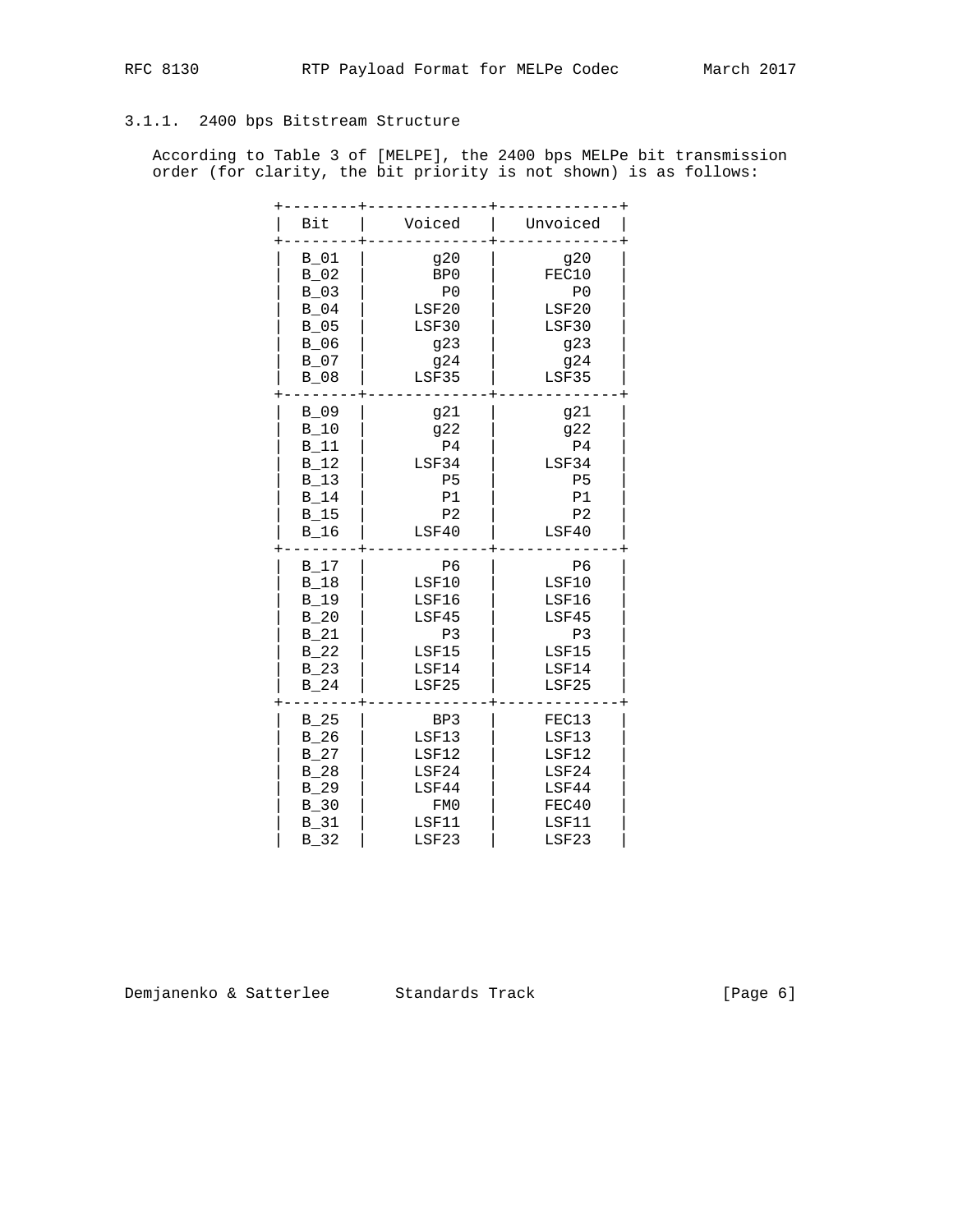| $B_33$ | FM7   | FEC22 |
|--------|-------|-------|
| B 34   | FM6   | FEC21 |
| $B_35$ | FM5   | FEC20 |
| $B_36$ | g11   | g11   |
| $B_37$ | g10   | g10   |
| B 38   | BP2   | FEC12 |
| $B_39$ | BP1   | FEC11 |
| $B_40$ | LSF21 | LSF21 |
| $B_41$ | LSF33 | LSF33 |
| $B_42$ | LSF22 | LSF22 |
| $B_43$ | LSF32 | LSF32 |
| B 44   | LSF31 | LSF31 |
| $B_45$ | LSF43 | LSF43 |
| $B_46$ | LSF42 | LSF42 |
| B 47   | ΑF    | FEC42 |
| $B_48$ | LSF41 | LSF41 |
| B 49   | FM4   | FEC32 |
| $B_50$ | FM3   | FEC31 |
| B 51   | FM2   | FEC30 |
| $B_52$ | FM1   | FEC41 |
| $B_53$ | q12   | q12   |
| B 54   | SYNC  | SYNC  |
|        |       |       |

Notes:

 g = Gain BP = Bandpass Voicing P = Pitch/Voicing LSF = Line Spectral Frequencies FEC = Forward Error Correction Parity Bits FM = Fourier Magnitudes AF = Aperiodic Flag B\_01 = least significant bit of data set

Table 1: Bitstream Definition for MELPe 2400 bps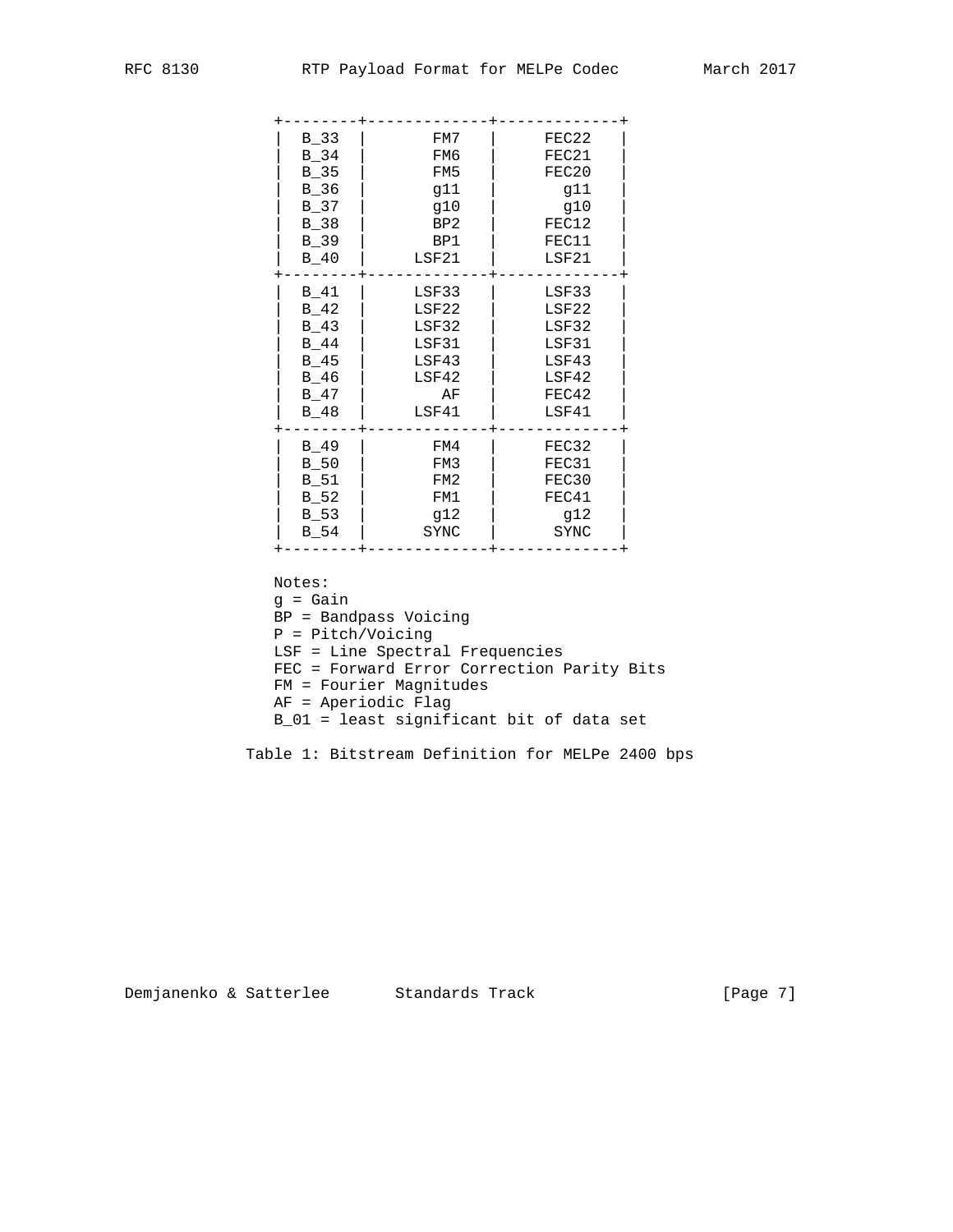The 2400 bps MELPe RTP payload is constructed as per Figure 2. Note that bit B\_01 is placed in the least significant bit (LSB) of the first byte with all other bits in sequence. When filling octets, the least significant bits of the seventh octet are filled with bits B\_49 to B\_54, respectively.

| MSB<br>$\Omega$ | $\mathfrak{D}$                 | 3 | 4 | 5                                | 6            | LSB<br>7                                                                                                                                                                                                                                                                                |
|-----------------|--------------------------------|---|---|----------------------------------|--------------|-----------------------------------------------------------------------------------------------------------------------------------------------------------------------------------------------------------------------------------------------------------------------------------------|
| B 08            |                                |   |   |                                  |              | B 01                                                                                                                                                                                                                                                                                    |
|                 |                                |   |   |                                  |              | $\vert$ B_09                                                                                                                                                                                                                                                                            |
|                 |                                |   |   |                                  | B 18         | B 17                                                                                                                                                                                                                                                                                    |
|                 |                                |   |   |                                  |              |                                                                                                                                                                                                                                                                                         |
| B 40            |                                |   |   |                                  |              |                                                                                                                                                                                                                                                                                         |
| B 48            |                                |   |   |                                  |              |                                                                                                                                                                                                                                                                                         |
|                 |                                |   |   |                                  |              | B 49                                                                                                                                                                                                                                                                                    |
|                 | $\vert$ B 07<br>  B 47<br>RSVA |   |   | B 24   B 23   B 22   B 21   B 20 | $\vert$ B_19 | B 06   B 05   B 04   B 03   B 02<br>B 16   B 15   B 14   B 13   B 12   B 11   B 10<br>B_32   B_31   B_30   B_29   B_28   B_27   B_26   B_25<br>  B_39   B_38   B_37   B_36   B_35   B_34   B_33<br>  B 46   B 45   B 44   B 43   B 42   B 41<br>RSVB   B 54   B 53   B 52   B 51   B 50 |

Figure 2: Packed MELPe 2400 bps Payload Octets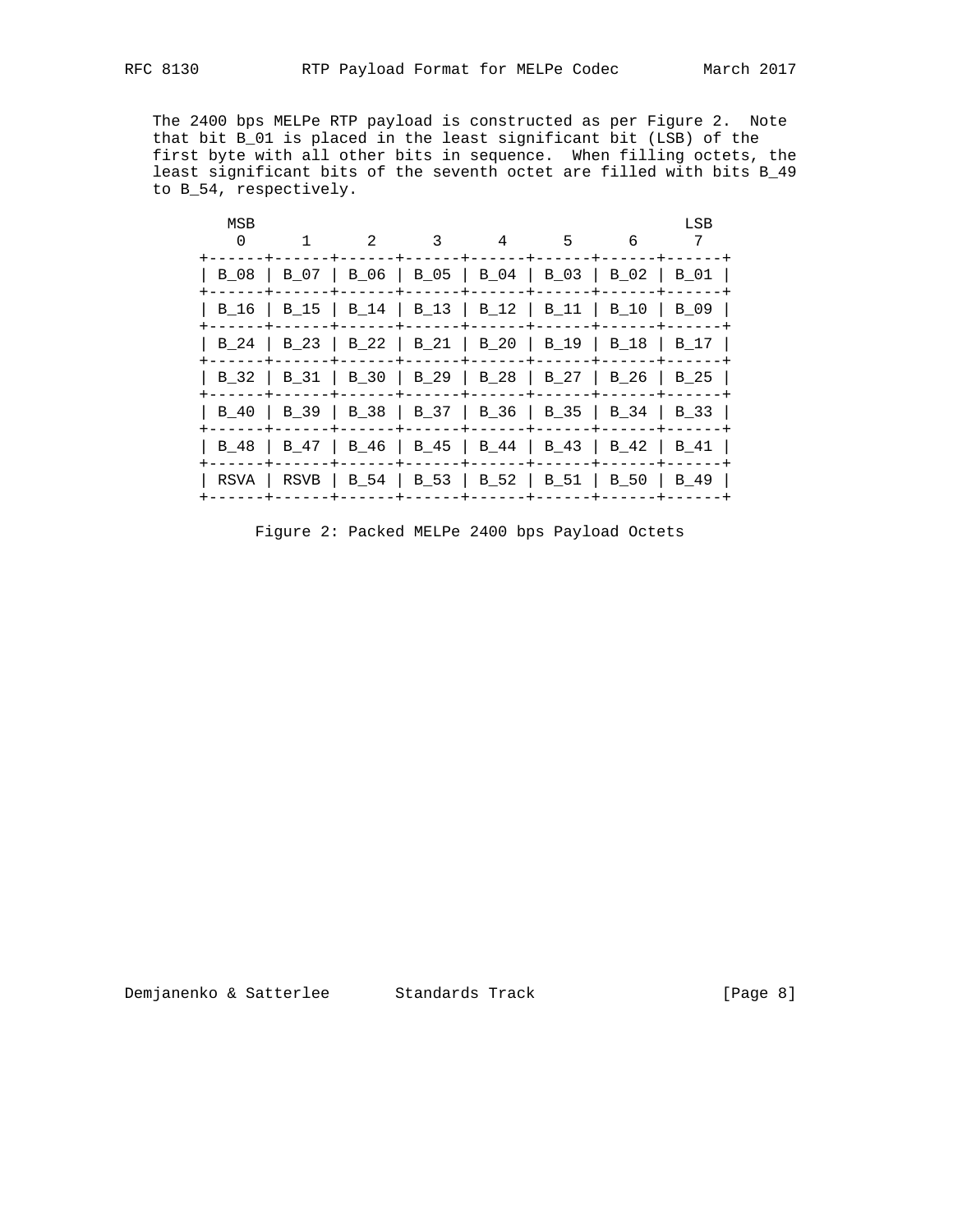## 3.1.2. 1200 bps Bitstream Structure

 According to Tables D-9a and D-9b of [MELPE], the 1200 bps MELPe bit transmission order is as follows:

| Bit         | Modes $1-4$<br>(Voiced) | Mode 5<br>(Unvoiced) |
|-------------|-------------------------|----------------------|
| B 01        | Syn                     | Syn                  |
| $B_02$      | Pitch&UV0               | Pitch&UV0            |
| $B_03$      | Pitch&UV1               | Pitch&UV1            |
| $B_04$      | Pitch&UV2               | Pitch&UV2            |
| $B_05$      | Pitch&UV3               | Pitch&UV3            |
| $B_06$      | Pitch&UV4               | Pitch&UV4            |
| $B_07$      | Pitch&UV5               | Pitch&UV5            |
| $B_08$      | Pitch&UV6               | Pitch&UV6            |
| $B_09$      | Pitch&UV7               | Pitch&UV7            |
| $B_10$      | Pitch&UV8               | Pitch&UV8            |
| <b>B</b> 11 | Pitch&UV9               | Pitch&UV9            |
| B 12        | Pitch&UV10              | Pitch&UV10           |
| B 13        | Pitch&UV11              | Pitch&UV11           |
| $B_14$      | LSP0                    | LSP0                 |
| $B_15$      | LSP1                    | LSP1                 |
| $B_16$      | LSP2                    | LSP2                 |
| B 17        | LSP3                    | LSP3                 |
| $B_18$      | LSP4                    | LSP4                 |
| $B_19$      | LSP5                    | LSP5                 |
| B 20        | LSP6                    | LSP6                 |
| $B_21$      | LSP7                    | LSP7                 |
| B 22        | LSP8                    | LSP8                 |
| B 23        | LSP9                    | LSP9                 |
| B 24        | LSP10                   | LSP10                |
| $B_25$      | LSP11                   | LSP11                |
| $B_26$      | LSP12                   | LSP12                |
| $B_27$      | LSP13                   | LSP13                |
| B 28        | LSP14                   | LSP14                |
| $B_2$       | LSP15                   | LSP15                |
| $B_30$      | LSP16                   | LSP16                |
| B 31        | LSP17                   | LSP17                |
| $B_32$      | LSP18                   | LSP18                |

Demjanenko & Satterlee Standards Track (Page 9)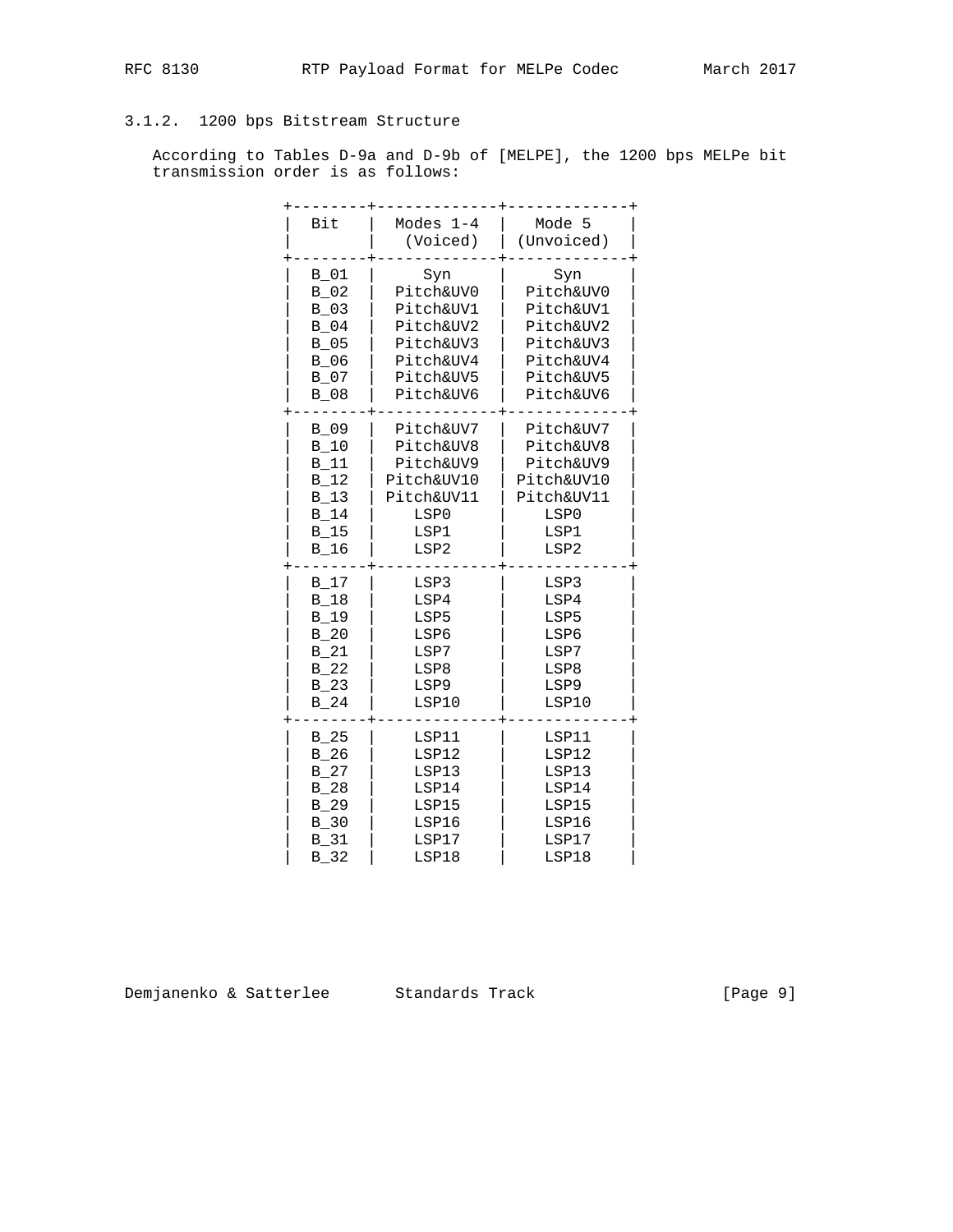| $B_33$<br>B 34<br>$B_35$<br>$B_36$<br>B 37<br>$B_38$                            | LSP19<br>LSP20<br>LSP21<br>LSP22<br>LSP23<br>LSP24                   | LSP19<br>LSP20<br>LSP21<br>LSP22<br>LSP23<br>LSP24                   |
|---------------------------------------------------------------------------------|----------------------------------------------------------------------|----------------------------------------------------------------------|
| $B_39$<br>$B_40$                                                                | LSP25<br>LSP26                                                       | LSP25<br>LSP26                                                       |
| $B_41$<br>B 42<br>B 43<br>B 44<br>B 45<br>B 46<br>B 47<br>$B_48$                | LSP27<br>LSP28<br>LSP29<br>LSP30<br>LSP31<br>LSP32<br>LSP33<br>LSP34 | GAIN0<br>GAIN1<br>GAIN2<br>GAIN3<br>GAIN4<br>GAIN5<br>GAIN6<br>GAIN7 |
| $B_49$<br>$B_50$<br><b>B</b> 51<br>$B_52$<br>$B_53$<br>B 54<br>$B_55$<br>$B_56$ | LSP35<br>LSP36<br>LSP37<br>LSP38<br>LSP39<br>LSP40<br>LSP41<br>LSP42 | GAIN8<br>GAIN9                                                       |
| $B_57$<br>$B_58$<br>$B_59$<br>$B_60$<br>$B_61$<br>$B_62$<br>$B_63$<br>$B_64$    | GAIN0<br>GAIN1<br>GAIN2<br>GAIN3<br>GAIN4<br>GAIN5<br>GAIN6<br>GAIN7 |                                                                      |
| $B_65$<br>$B_66$<br>$B_67$<br>$B_68$<br>B 69<br>B 70<br>B 71<br>$B_72$          | GAIN8<br>GAIN9<br>BP0<br>BP1<br>BP2<br>BP3<br>BP4<br>BP <sub>5</sub> |                                                                      |

Demjanenko & Satterlee Standards Track [Page 10]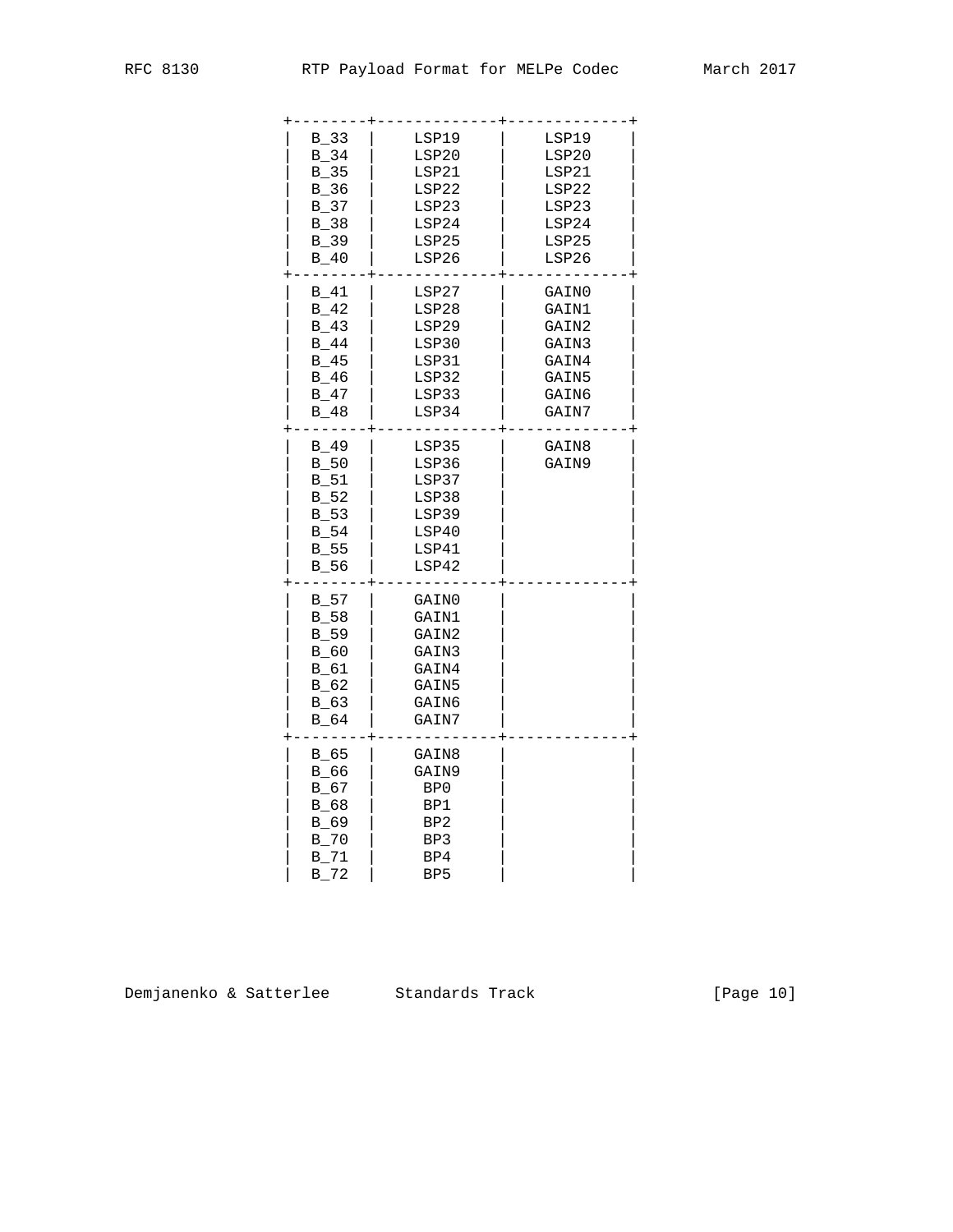| $B_73$<br>$B_74$<br>B 75<br>$B_76$<br>$B_77$<br>B 78 | JITTER<br>FS0<br>FS1<br>FS2<br>FS3<br>FS4 |  |
|------------------------------------------------------|-------------------------------------------|--|
| $B_79$<br>$B_80$                                     | FS5<br>FS6                                |  |
| $B_81$                                               | FS7                                       |  |

 Notes: BP = Bandpass voicing FS = Fourier magnitudes LSP = Line Spectral Pair Pitch&UV = Pitch/voicing GAIN = Gain JITTER = Jitter

Table 2: Bitstream Definition for MELPe 1200 bps

 The 1200 bps MELPe RTP payload is constructed as per Figure 3. Note that bit B\_01 is placed in the LSB of the first byte with all other bits in sequence. When filling octets, the least significant bit of the eleventh octet is filled with bit B\_81.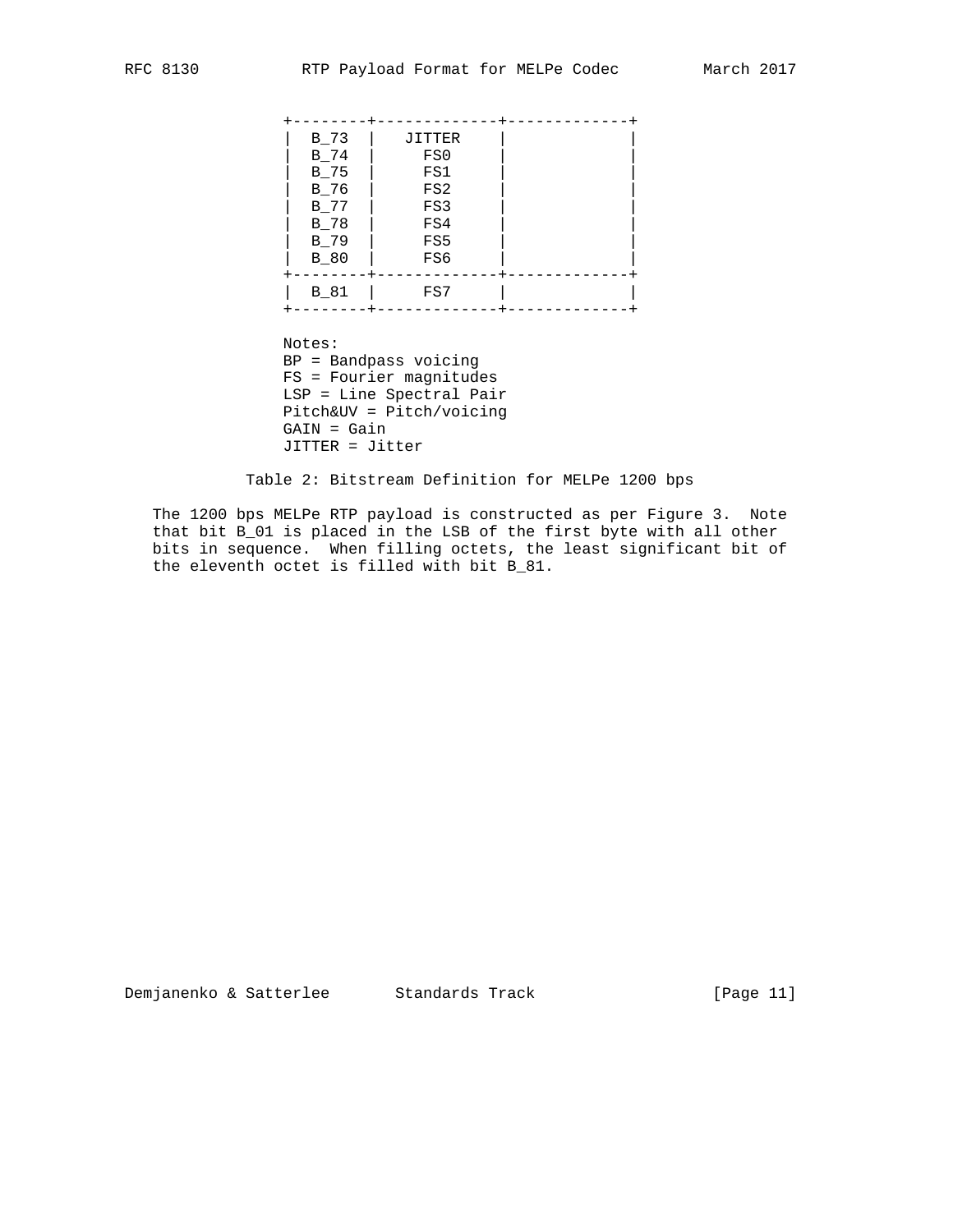| MSB<br>0 | $\mathbf{1}$ | 2      | 3    | 4           | 5      | 6    | LSB<br>7    |
|----------|--------------|--------|------|-------------|--------|------|-------------|
| B 08     | B 07         | B_06   | B_05 | B 04   B 03 |        | B 02 | B 01        |
| B 16     | B 15         | $B_14$ | B 13 | B 12        | B 11   | B 10 | B 09        |
| B 24     | B 23         | B 22   | B 21 | B 20        | B 19   | B 18 | B 17        |
| B 32     | B 31         | B 30   | B 29 | B 28        | B 27   | B 26 | $B_25$      |
| B 40     | B 39         | B 38   | B 37 | B 36        | $B_35$ | B 34 | $B_33$      |
| B 48     | B 47         | B 46   | B 45 | B 44        | B 43   | B 42 | B 41        |
| B 56     | B 55         | B 54   | B 53 | B 52        | B 51   | B 50 | B 49        |
| B 64     | B 63         | B 62   | B 61 | B 60        | B 59   | B 58 | B 57        |
| B 72     | B 71         | B 70   | B 69 | B 68        | B 67   | B 66 | B 65        |
| B 80     | B 79         | B 78   | B 77 | B 76        | B 75   | B 74 | B 73        |
| RSVA     | RSVB         | RSVC   | RSV0 | RSV0        | RSV0   | RSV0 | <b>B</b> 81 |

Figure 3: Packed MELPe 1200 bps Payload Octets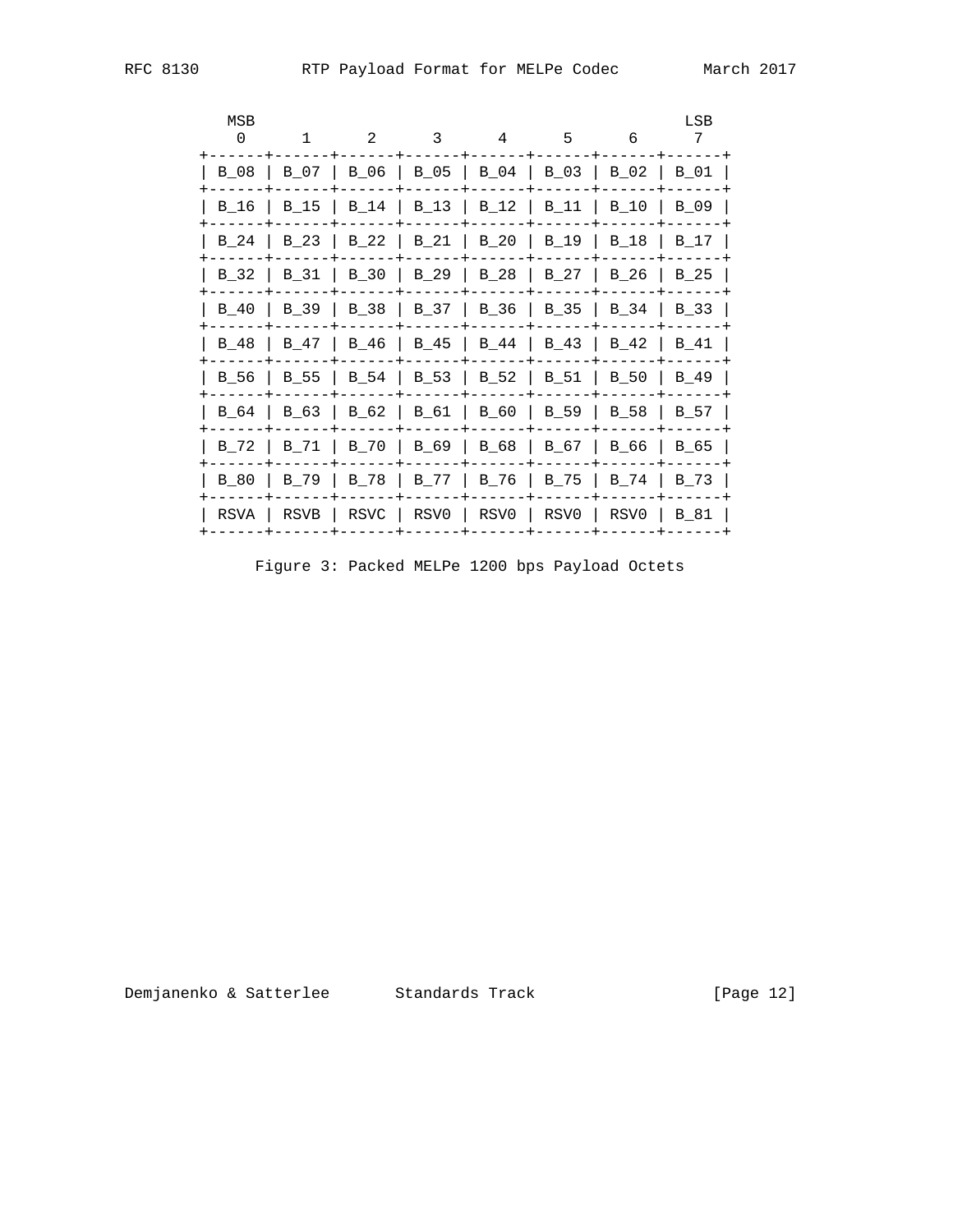## 3.1.3. 600 bps Bitstream Structure

 According to Tables M-11 to M-16 of [MELPE], the 600 bps MELPe bit transmission order (for clarity, the bit priority is not shown) is as follows:

| Bit    | Mode 1<br>(Voiced) | Mode 2<br>(voiced) | Mode 3<br>(voiced) |
|--------|--------------------|--------------------|--------------------|
| B 01   | Voicing (4)        | Voicing (4)        | Voicing (4)        |
| $B_02$ | Voicing (3)        | Voicing (3)        | Voicing (3)        |
| $B_03$ | Voicing (2)        | Voicing (2)        | Voicing (2)        |
| $B_04$ | Voicing (1)        | Voicing (1)        | Voicing (1)        |
| $B_05$ | Voicing (0)        | Voicing (0)        | Voicing (0)        |
| $B_06$ | LSF1, 4 (3)        | Pitch (5)          | Pitch (7)          |
| $B_07$ | LSF1, 4 (2)        | Pitch (4)          | Pitch (6)          |
| $B_08$ | LSF1, 4 (1)        | Pitch $(3)$        | Pitch (5)          |
| $B_09$ | LSF1, 4 (0)        | Pitch $(2)$        | Pitch $(4)$        |
| $B_10$ | LSF1, 3 (3)        | Pitch $(1)$        | Pitch $(3)$        |
| $B_11$ | LSF1, 3 (2)        | Pitch $(0)$        | Pitch $(2)$        |
| B 12   | LSF1, 3 (1)        | LSF1, 3 (3)        | Pitch $(1)$        |
| $B_13$ | LSF1, 3 (0)        | LSF1, 3 (2)        | Pitch $(0)$        |
| $B_14$ | LSF1, 2 (3)        | LSF1,3 (1)         | LSF1,3 (3)         |
| $B_15$ | LSF1, 2 (2)        | LSF1, 3 (0)        | LSF1, 3 (2)        |
| $B_16$ | LSF1, 2 (1)        | LSF1, 2 (3)        | LSF1, 3 (1)        |
| $B_17$ | LSF1, 2 (0)        | LSF1, 2 (2)        | LSF1, 3 (0)        |
| $B_18$ | LSF1, 1 (5)        | LSF1, 2 (1)        | LSF1, 2 (4)        |
| $B_19$ | LSF1, 1 (4)        | LSF1, 2 (0)        | LSF1, 2 (3)        |
| $B_20$ | LSF1, 1 (3)        | LSF1,1 (5)         | LSF1, 2 (2)        |
| $B_21$ | LSF1, 1 (2)        | LSF1, 1 (4)        | LSF1, 2 (1)        |
| $B_22$ | LSF1, 1 (1)        | LSF1, 1 (3)        | LSF1, 2 (0)        |
| $B_23$ | LSF1, 1 (0)        | LSF1,1 (2)         | LSF1,1 (5)         |
| $B_24$ | $LSF2, 4$ (3)      | LSF1, 1 (1)        | LSF1, 1 (4)        |
| $B_25$ | LSF2, 4 (2)        | LSF1, 1 (0)        | LSF1,1 (3)         |
| $B_26$ | LSF2, 4 (1)        | LSF2, 3 (3)        | LSF1, 1 (2)        |
| B 27   | LSF2, 4 (0)        | LSF2, 3 (2)        | LSF1, 1 (1)        |
| $B_28$ | LSF2, 3 (3)        | LSF2, 3 (1)        | LSF1, 1 (0)        |
| $B_2$  | LSF2, 3 (2)        | LSF2, 3 (0)        | LSF2, 3 (3)        |
| $B_30$ | LSF2, 3 (1)        | LSF2, 2 (4)        | LSF2, 3 (2)        |
| $B_31$ | LSF2, 3 (0)        | LSF2, 2 (3)        | LSF2, 3 (1)        |
| $B_32$ | LSF2, 2 (3)        | LSF2, 2 (2)        | LSF2, 3 (0)        |

Demjanenko & Satterlee Standards Track [Page 13]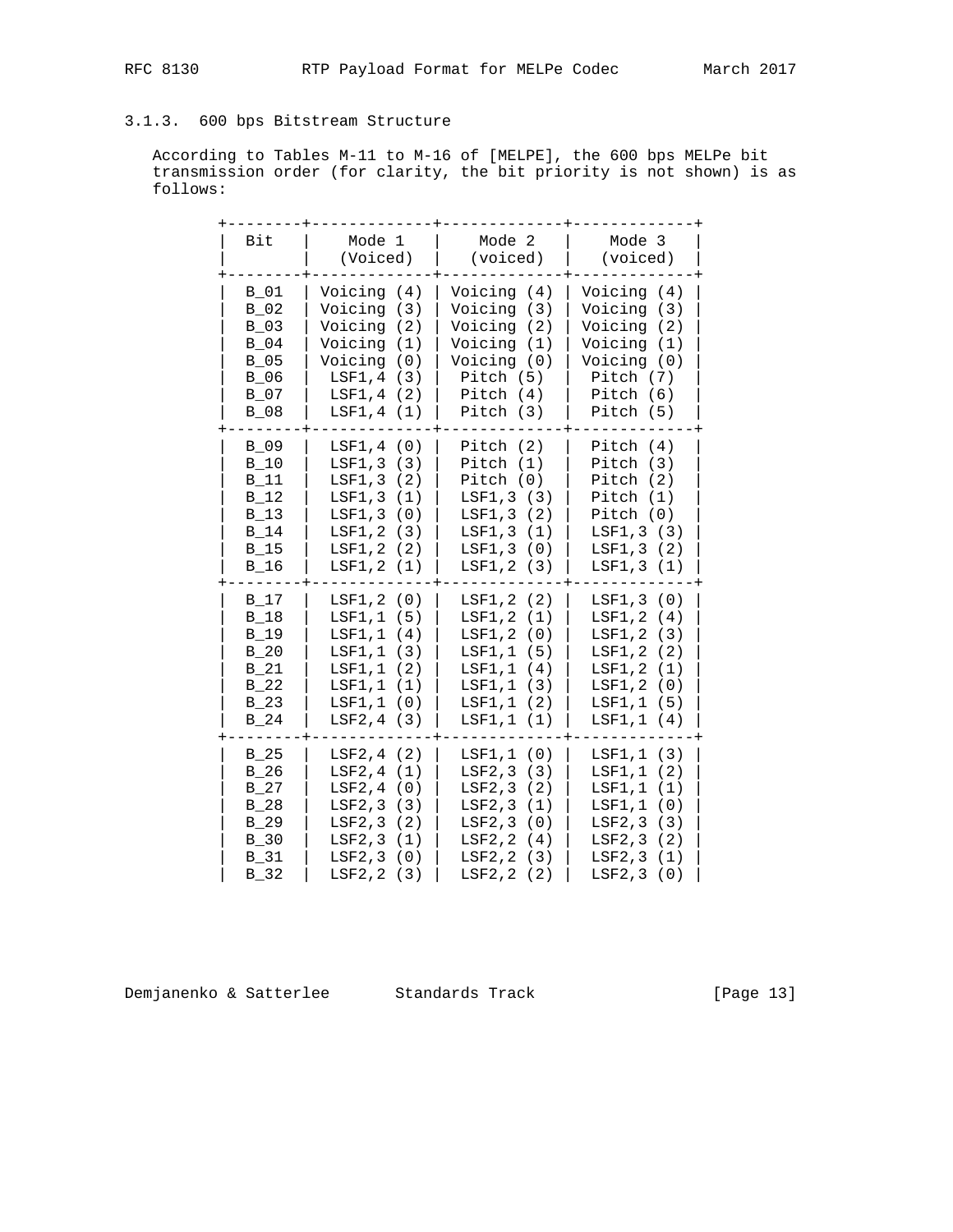| RFC 8130 |
|----------|

| $B_3$<br>B 34<br>B 35<br>B 36<br>B 37<br>B 38<br>B 39<br>B 40  | LSF2, 2(2)<br>LSF2, 2(1)<br>LSF2, 2 (0)<br>LSF2, 1 (5)<br>LSF2, 1 (4)<br>LSF2, 1 (3)<br>LSF2, 1 (2)<br>LSF2, 1 (1) | LSF2, 2 (1)<br>LSF2, 2 (0)<br>LSF2, 1 (6)<br>LSF2, 1 (5)<br>LSF2, 1 (4)<br>LSF2, 1 (3)<br>LSF2, 1 (2)<br>LSF2, 1 (1) | LSF2, 2 (4)<br>LSF2, 2 (3)<br>LSF2, 2 (2)<br>LSF2, 2 (1)<br>LSF2, 2 (0)<br>LSF2, 1 (5)<br>LSF2, 1 (4)<br>LSF2, 1 (3) |
|----------------------------------------------------------------|--------------------------------------------------------------------------------------------------------------------|----------------------------------------------------------------------------------------------------------------------|----------------------------------------------------------------------------------------------------------------------|
| B 41<br>$B_42$<br>B 43<br>B 44<br>B 45<br>B 46<br>B 47<br>B 48 | LSF2, 1 (0)<br>GAIN2(5)<br>GAIN2(4)<br>GAIN2 (3)<br>GAIN2 (2)<br>GAIN2 (1)<br>GAIN2 (0)<br>GAIN1 (6)               | LSF2, 1 (0)<br>GAIN2 (5)<br>GAIN2(4)<br>GAIN2 (3)<br>GAIN2 (2)<br>GAIN2<br>(1)<br>GAIN2 (0)<br>GAIN1 (6)             | LSF2, 1 (2)<br>LSF2, 1 (1)<br>LSF2, 1 (0)<br>GAIN2(4)<br>GAIN2 (3)<br>GAIN2<br>(2)<br>GAIN2 (1)<br>GAIN2 (0)         |
| B 49<br>$B_50$<br>B 51<br>B 52<br>B 53<br>B 54                 | GAIN1 (5)<br>GAIN1 (4)<br>GAIN1 (3)<br>GAIN1 (2)<br>GAIN1 (1)<br>GAIN1 (0)                                         | GAIN1 (5)<br>GAIN1<br>(4)<br>(3)<br>GAIN1<br>GAIN1<br>(2)<br>GAIN1<br>(1)<br>GAIN1<br>(0)                            | GAIN1 (5)<br>GAIN1<br>(4)<br>GAIN1 (3)<br>GAIN1<br>(2)<br>GAIN1<br>(1)<br>GAIN1<br>(0)                               |

Table 3: Bitstream Definition for MELPe 600 bps (Part 1 of 2)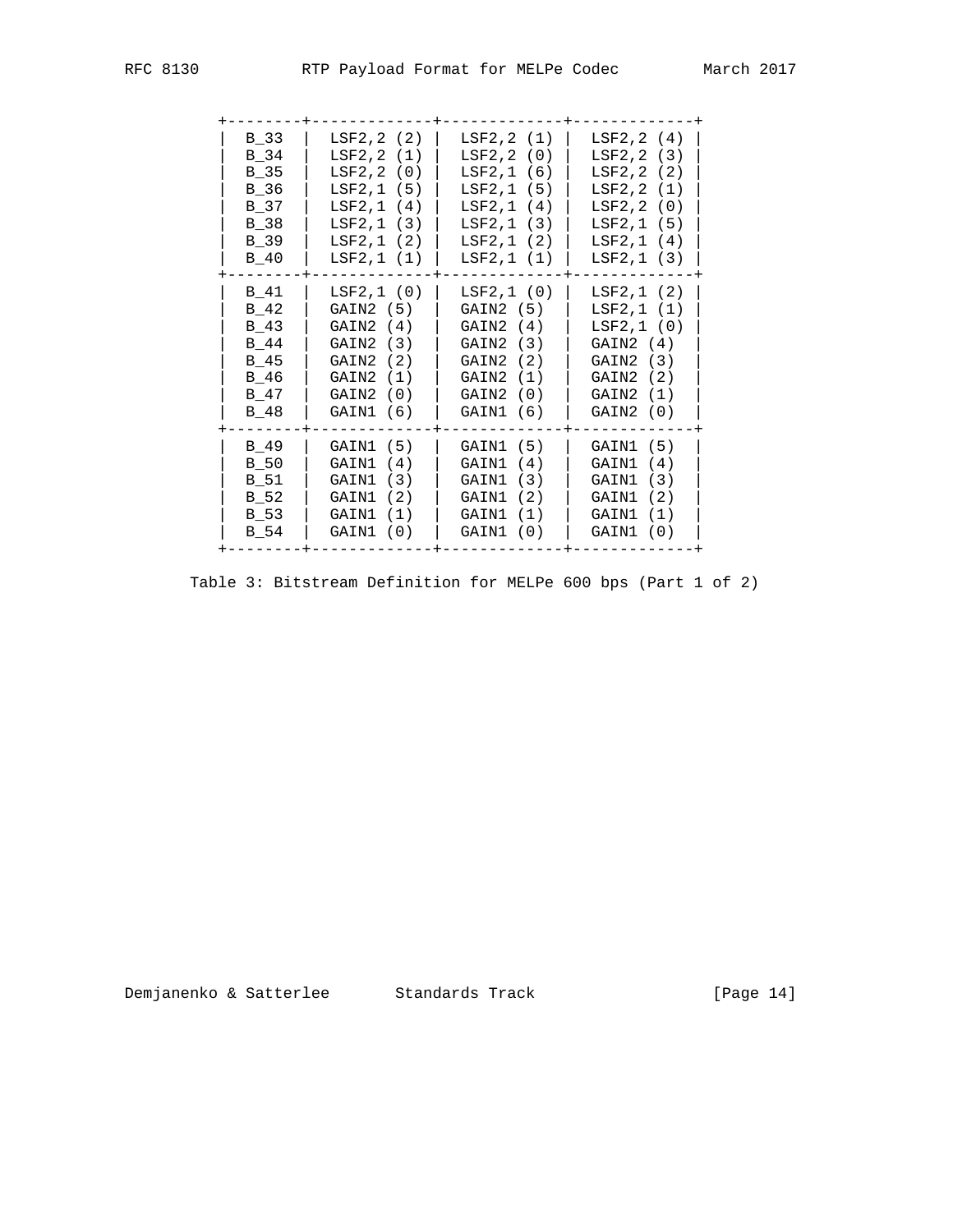| Bit                                                                        | Mode 4<br>(voiced)                                                                                                       | Mode 5<br>(voiced)                                                                                                                      | Mode 6<br>(voiced) |
|----------------------------------------------------------------------------|--------------------------------------------------------------------------------------------------------------------------|-----------------------------------------------------------------------------------------------------------------------------------------|--------------------|
| $B_01$                                                                     | Voicing (4)                                                                                                              | Voicing (4)                                                                                                                             | Voicing (4)        |
| B 02                                                                       | Voicing (3)                                                                                                              | Voicing (3)                                                                                                                             | Voicing (3)        |
| $B_03$                                                                     | Voicing (2)                                                                                                              | Voicing (2)                                                                                                                             | Voicing (2)        |
| B 04                                                                       | Voicing (1)                                                                                                              | Voicing (1)                                                                                                                             | Voicing (1)        |
| $B_05$                                                                     | Voicing (0)                                                                                                              | Voicing (0)                                                                                                                             | Voicing (0)        |
| B 06                                                                       | Pitch (7)                                                                                                                | Pitch (7)                                                                                                                               | Pitch $(7)$        |
| B 07                                                                       | Pitch $(6)$                                                                                                              | Pitch (6)                                                                                                                               | Pitch $(6)$        |
| $B_08$                                                                     | Pitch (5)                                                                                                                | Pitch (5)                                                                                                                               | Pitch (5)          |
| B 09                                                                       | Pitch $(4)$                                                                                                              | Pitch $(4)$                                                                                                                             | Pitch $(4)$        |
| B 10                                                                       | Pitch $(3)$                                                                                                              | Pitch $(3)$                                                                                                                             | Pitch $(3)$        |
| B 11                                                                       | Pitch $(2)$                                                                                                              | Pitch $(2)$                                                                                                                             | Pitch $(2)$        |
| $B_12$                                                                     | Pitch $(1)$                                                                                                              | Pitch $(1)$                                                                                                                             | Pitch $(1)$        |
| $B_13$                                                                     | Pitch $(0)$                                                                                                              | Pitch $(0)$                                                                                                                             | Pitch $(0)$        |
| $B_14$                                                                     | LSF1, 3 (3)                                                                                                              | LSF1, 3 (3)                                                                                                                             | LSF1,3 (3)         |
| B 15                                                                       | LSF1, 3 (2)                                                                                                              | LSF1, 3 (2)                                                                                                                             | LSF1, 3 (2)        |
| B 16                                                                       | LSF1, 3 (1)                                                                                                              | LSF1, 3 (1)                                                                                                                             | LSF1, 3 (1)        |
| B 17                                                                       | LSF1, 3 (0)                                                                                                              | LSF1, 3 (0)                                                                                                                             | LSF1, 3 (0)        |
| $B_18$                                                                     | LSF1,2 (3)                                                                                                               | LSF1, 2 (4)                                                                                                                             | LSF1, 2 (4)        |
| $B_19$                                                                     | LSF1, 2 (2)                                                                                                              | LSF1, 2 (3)                                                                                                                             | LSF1, 2 (3)        |
| $B_20$                                                                     | LSF1,2 (1)                                                                                                               | LSF1, 2 (2)                                                                                                                             | LSF1, 2 (2)        |
| $B_21$                                                                     | LSF1, 2 (0)                                                                                                              | LSF1,2 (1)                                                                                                                              | LSF1, 2 (1)        |
| B 22                                                                       | LSF1,1 (5)                                                                                                               | LSF1, 2 (0)                                                                                                                             | LSF1, 2 (0)        |
| $B_23$                                                                     | LSF1, 1 (4)                                                                                                              | LSF1,1 (5)                                                                                                                              | LSF1, 1 (6)        |
| $B_24$                                                                     | LSF1, 1 (3)                                                                                                              | LSF1, 1 (4)                                                                                                                             | LSF1,1 (5)         |
| B 25                                                                       | LSF1, 1 (2)                                                                                                              | LSF1,1 (3)                                                                                                                              | LSF1, 1 (4)        |
| $B_26$                                                                     | LSF1, 1 (1)                                                                                                              | LSF1, 1 (2)                                                                                                                             | LSF1, 1 (3)        |
| $B_27$                                                                     | LSF1, 1 (0)                                                                                                              | LSF1,1 (1)                                                                                                                              | LSF1,1 (2)         |
| $B_28$                                                                     | LSF2, 3 (3)                                                                                                              | LSF1,1 (0)                                                                                                                              | LSF1, 1 (1)        |
| $B_2$                                                                      | LSF2, 3 (2)                                                                                                              | LSF2, 3 (3)                                                                                                                             | LSF1, 1 (0)        |
| $B_30$                                                                     | LSF2, 3 (1)                                                                                                              | LSF2, 3 (2)                                                                                                                             | LSF2, 3 (3)        |
| $B_31$                                                                     | LSF2, 3 (0)                                                                                                              | LSF2, 3 (1)                                                                                                                             | LSF2, 3 (2)        |
| $B_32$                                                                     | LSF2, 2 (4)                                                                                                              | LSF2, 3 (0)                                                                                                                             | LSF2, 3 (1)        |
| B 33<br>$B_34$<br>$B_35$<br>$B_36$<br>$B_37$<br>$B_38$<br>$B_39$<br>$B_40$ | LSF2, 2 (3)<br>LSF2, 2 (2)<br>LSF2, 2 (1)<br>LSF2,2<br>(0)<br>LSF2, 1 (6)<br>LSF2,1<br>(5)<br>LSF2, 1 (4)<br>LSF2, 1 (3) | LSF2, 2 (4)<br>LSF2, 2 (3)<br><b>LSF2,2</b><br>(2)<br>LSF2, 2<br>(1)<br>LSF2, 2<br>(0)<br>LSF2,1<br>(5)<br>LSF2,1<br>(4)<br>LSF2, 1 (3) |                    |

Demjanenko & Satterlee Standards Track [Page 15]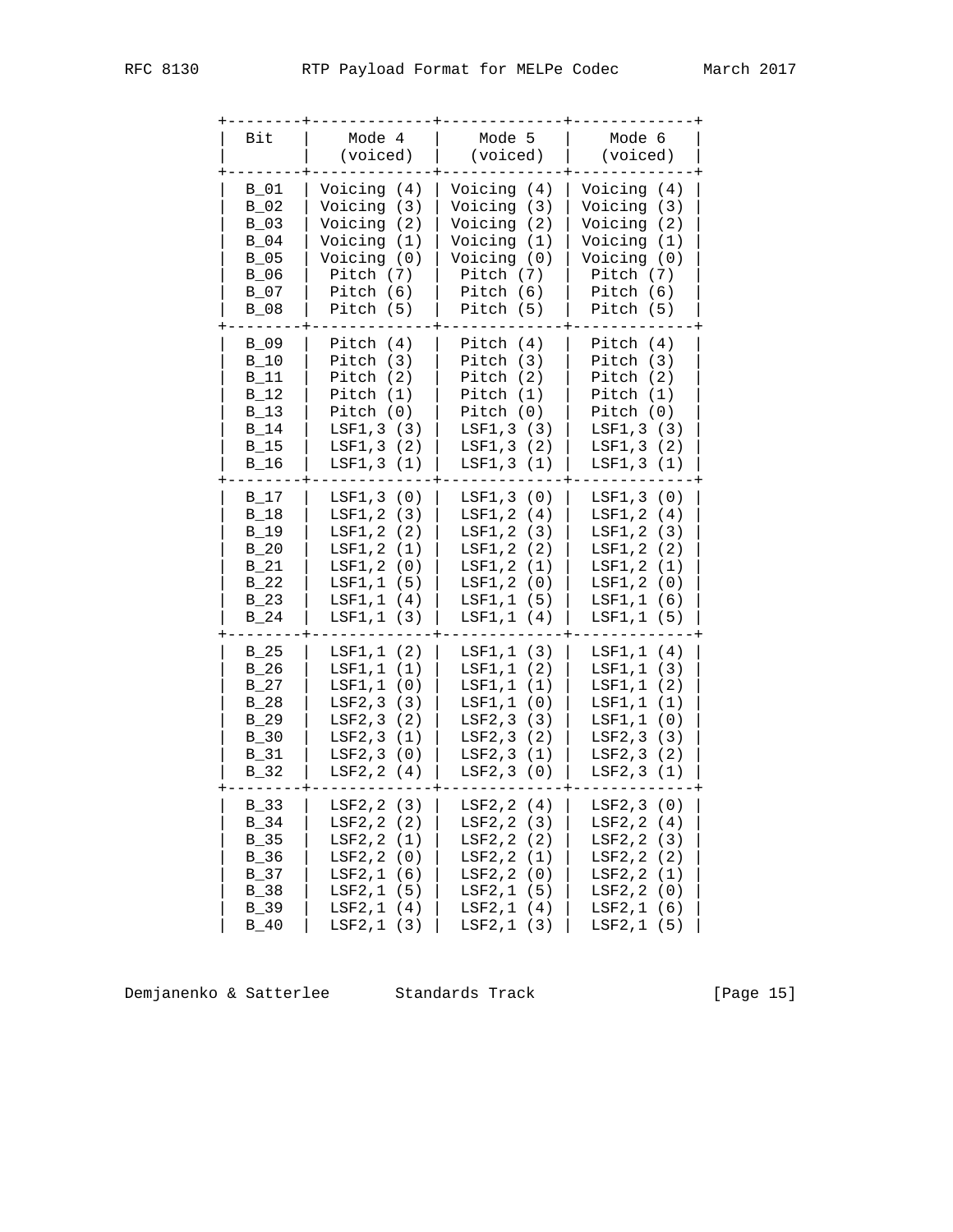| B 41 | LSF2,1(2)   | LSF2, 1 (2) | LSF2, 1 (4) |
|------|-------------|-------------|-------------|
| B 42 | LSF2, 1 (1) | LSF2, 1 (1) | LSF2, 1 (3) |
| B 43 | LSF2, 1 (0) | LSF2, 1 (0) | LSF2, 1 (2) |
| B 44 | GAIN2 (4)   | GAIN2 (4)   | LSF2, 1 (1) |
| B 45 | GAIN2 (3)   | GAIN2 (3)   | LSF2, 1 (0) |
| B 46 | GAIN2 (2)   | GAIN2 (2)   | GAIN1 (8)   |
| B 47 | GAIN2 (1)   | GAIN2 (1)   | GAIN1 (7)   |
| B 48 | GAIN2 (0)   | GAIN2 (0)   | GAIN1 (6)   |
| B 49 | GAIN1 (5)   | GAIN1 (5)   | GAIN1 (5)   |
| B 50 | GAIN1 (4)   | GAIN1 (4)   | GAIN1 (4)   |
| B 51 | GAIN1 (3)   | GAIN1 (3)   | GAIN1 (3)   |
| B 52 | GAIN1 (2)   | GAIN1 (2)   | GAIN1 (2)   |
| B 53 | GAIN1 (1)   | GAIN1 (1)   | GAIN1 (1)   |
| B 54 | GAIN1 (0)   | GAIN1 (0)   | GAIN1 (0)   |

Notes:

 $xxxx(0) = LSB$  xxxx (nbits-1) = MSB  $LSF1, p = MSVQ*$  index of the pth stage of the two first frames LSF2,p = MSVQ index of the pth stage of the two last frames GAIN1 = VQ/MSVQ index of the 1st stage GAIN2 = MSVQ index of the 2nd stage \* MSVQ: Multi-Stage Vector Quantizer

Table 4: Bitstream Definition for MELPe 600 bps (Part 2 of 2)

 The 600 bps MELPe RTP payload is constructed as per Figure 4. Note that bit B\_01 is placed in the LSB of the first byte with all other bits in sequence. When filling octets, the least significant bits of the seventh octet are filled with bits B\_49 to B\_54, respectively.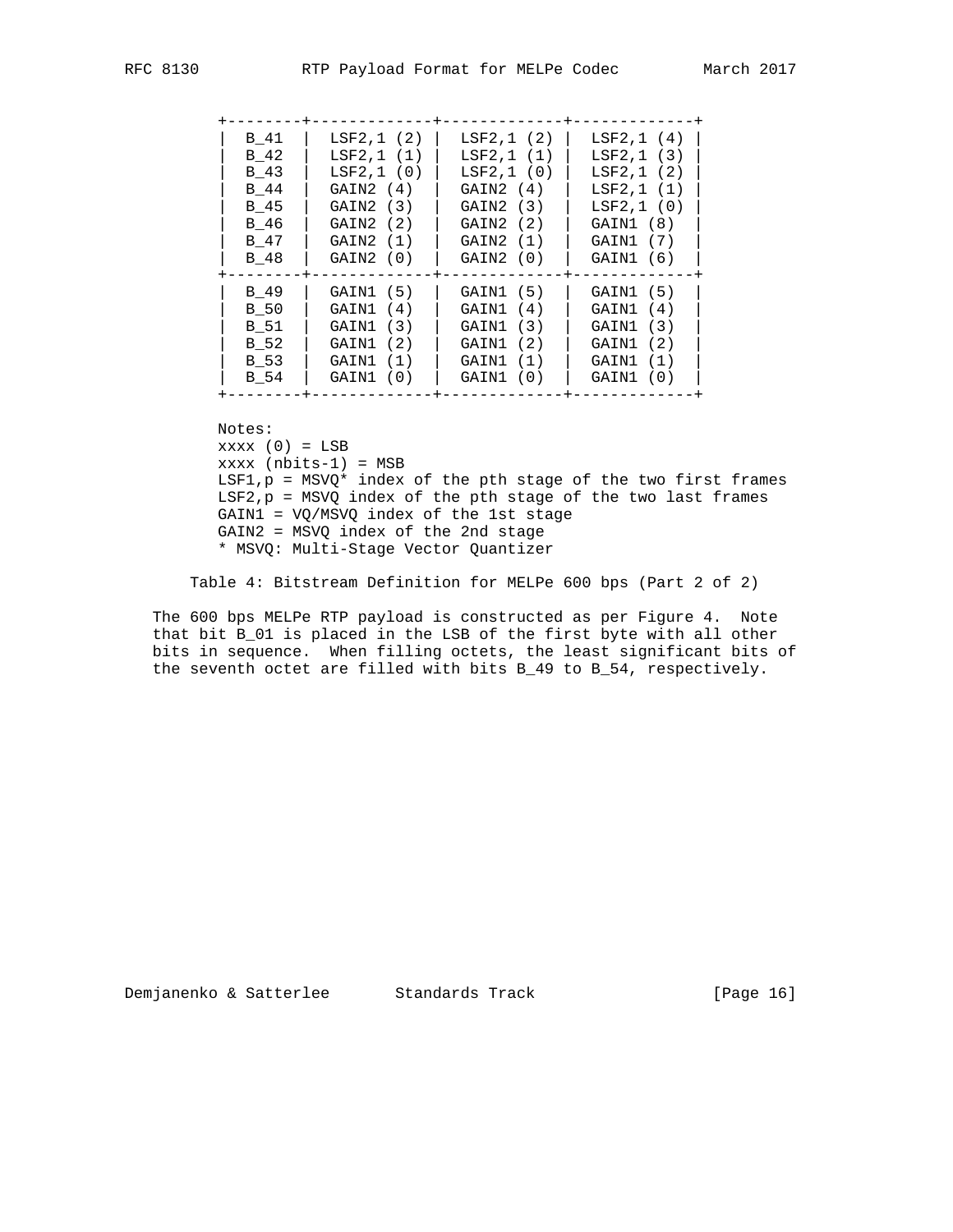| MSB<br>$\Omega$ |                                                       | $\mathfrak{D}$ | 3                                        | 4 | 5 | 6            | LSB  |
|-----------------|-------------------------------------------------------|----------------|------------------------------------------|---|---|--------------|------|
|                 | B 08   B 07   B 06   B 05   B 04   B 03   B 02   B 01 |                |                                          |   |   |              |      |
| B 16            | B 15   B 14   B 13   B 12   B 11                      |                |                                          |   |   | B 10         | B 09 |
|                 | B 24   B 23   B 22   B 21   B 20   B 19               |                |                                          |   |   | $\vert$ B 18 | B 17 |
|                 | B_32   B_31   B_30   B_29   B_28   B_27   B_26   B_25 |                |                                          |   |   |              |      |
| B 40            |                                                       |                | B 39   B 38   B 37   B 36   B 35         |   |   | B 34         | B 33 |
| B 48            | B 47                                                  |                | $\vert$ B_46   B_45   B_44   B_43   B_42 |   |   |              | B 41 |
|                 | RSVA   RSVB   B 54   B 53   B 52   B 51   B 50   B 49 |                |                                          |   |   |              |      |

Figure 4: Packed MELPe 600 bps Payload Octets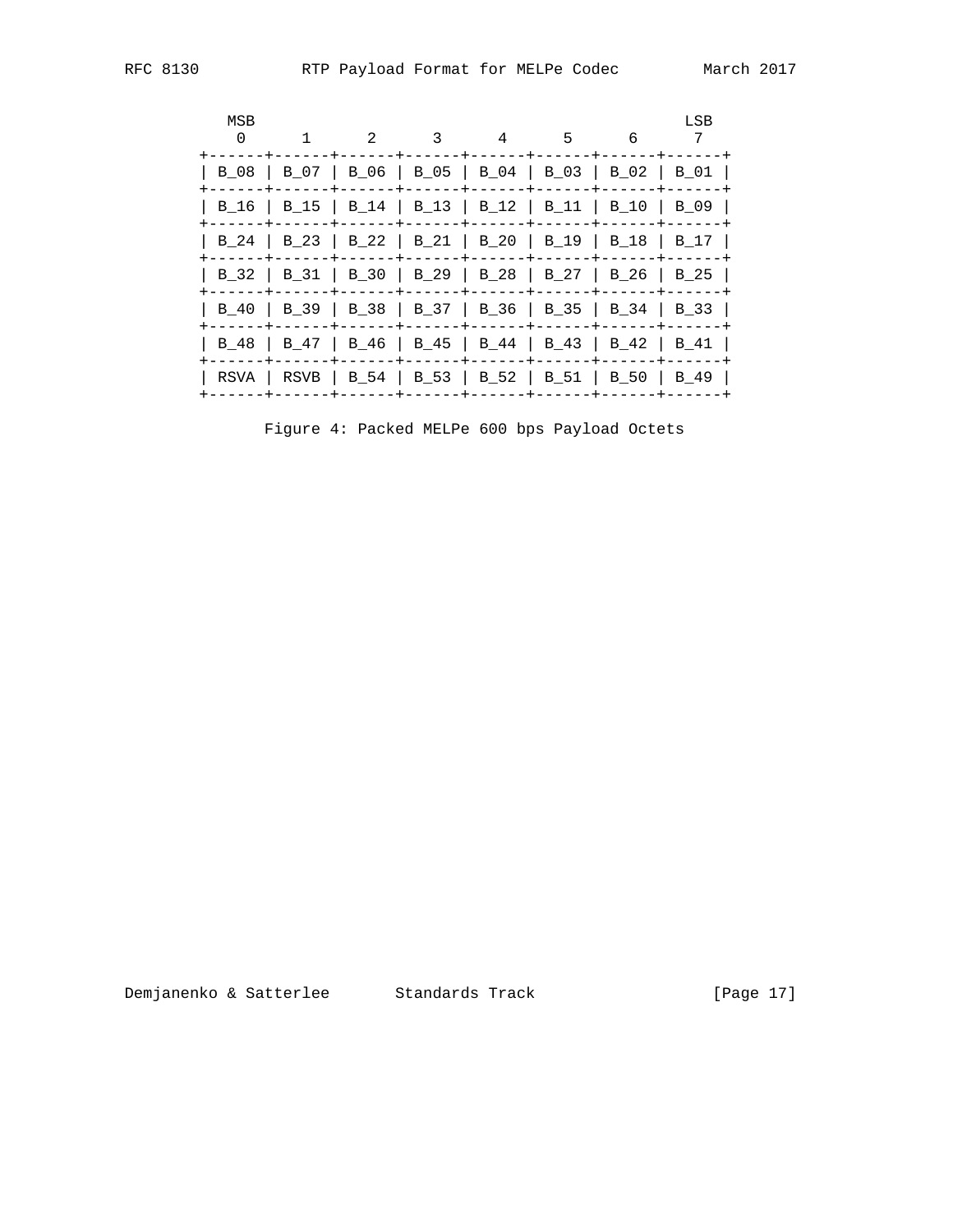## 3.2. MELPe Comfort Noise Bitstream Definition

 Table B.3-1 of [SCIP210] identifies the usage of MELPe 2400 bps parameters for conveying comfort noise.

| MELPe Parameter                       | Value        |  |  |
|---------------------------------------|--------------|--|--|
| msvq[0] (line spectral frequencies)   | * See Note   |  |  |
| $msvq[1]$ (line spectral frequencies) | Set to 0     |  |  |
| $msvq[2]$ (line spectral frequencies) | Set to 0     |  |  |
| msvq[3] (line spectral frequencies)   | Set to 0     |  |  |
| fsvq (Fourier magnitudes)             | Set to 0     |  |  |
| gain[0] (gain)                        | Set to 0     |  |  |
| gain[1] (gain)                        | * See Note   |  |  |
| pitch (pitch - overall voicing)       | Set to 0     |  |  |
| bp (bandpass voicing)                 | Set to 0     |  |  |
| af (aperiodic flag/jitter index)      | Set to 0     |  |  |
| sync (sync bit)                       | Alternations |  |  |
|                                       |              |  |  |

## Note:

 The default values are the respective parameters from the vocoder frame. It is preferred that msvq[0] and gain[1] values be derived by averaging the respective parameter from some number of previous vocoder frames.

Table 5: MELPe Comfort Noise Parameters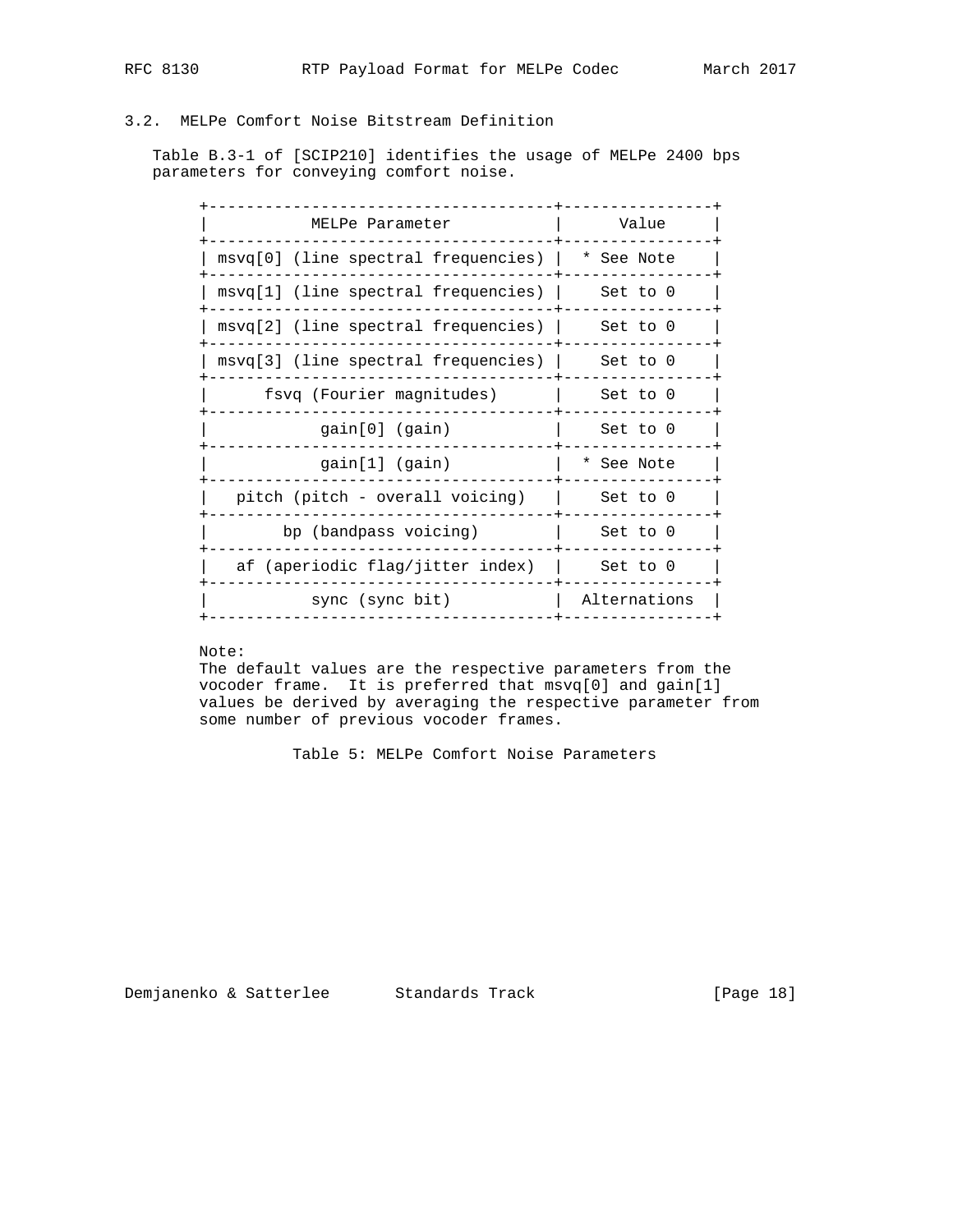Since only msvq[0] (also known as LSF1x or the first LSP) and gain[1] (also known as g2x or the second gain) are needed, the following bit order is used for comfort noise frames:

| Bit                                                                          | Comfort<br>Noise                                                   |
|------------------------------------------------------------------------------|--------------------------------------------------------------------|
| $B_01$<br>$B_02$<br>$B_03$<br>$B_04$<br>$B_05$<br>$B_06$<br>$B_07$<br>$B_08$ | LSF10<br>LSF11<br>LSF12<br>LSF13<br>LSF14<br>LSF15<br>LSF16<br>920 |
| $B_09$<br>$B_10$<br>B 11<br>$B_12$<br>$B_13$                                 | g21<br>922<br>923<br>924<br>SYNC                                   |
|                                                                              |                                                                    |

 Notes: g = Gain LSF = Line Spectral Frequencies

Table 6: Bitstream Definition for MELPe Comfort Noise

 The comfort noise MELPe RTP payload is constructed as per Figure 5. Note that bit B\_01 is placed in the LSB of the first byte with all other bits in sequence. When filling octets, the least significant bits of the second octet are filled with bits B\_09 to B\_13, respectively.

| MSB | $1 \t 2 \t 3 \t 4 \t 5$                               |  |  | LSB |
|-----|-------------------------------------------------------|--|--|-----|
|     | B_08   B_07   B_06   B_05   B_04   B_03   B_02   B_01 |  |  |     |
|     | RSVA   RSVB   RSVC   B_13   B_12   B_11   B_10   B_09 |  |  |     |

Figure 5: Packed MELPe Comfort Noise Payload Octets

Demjanenko & Satterlee Standards Track [Page 19]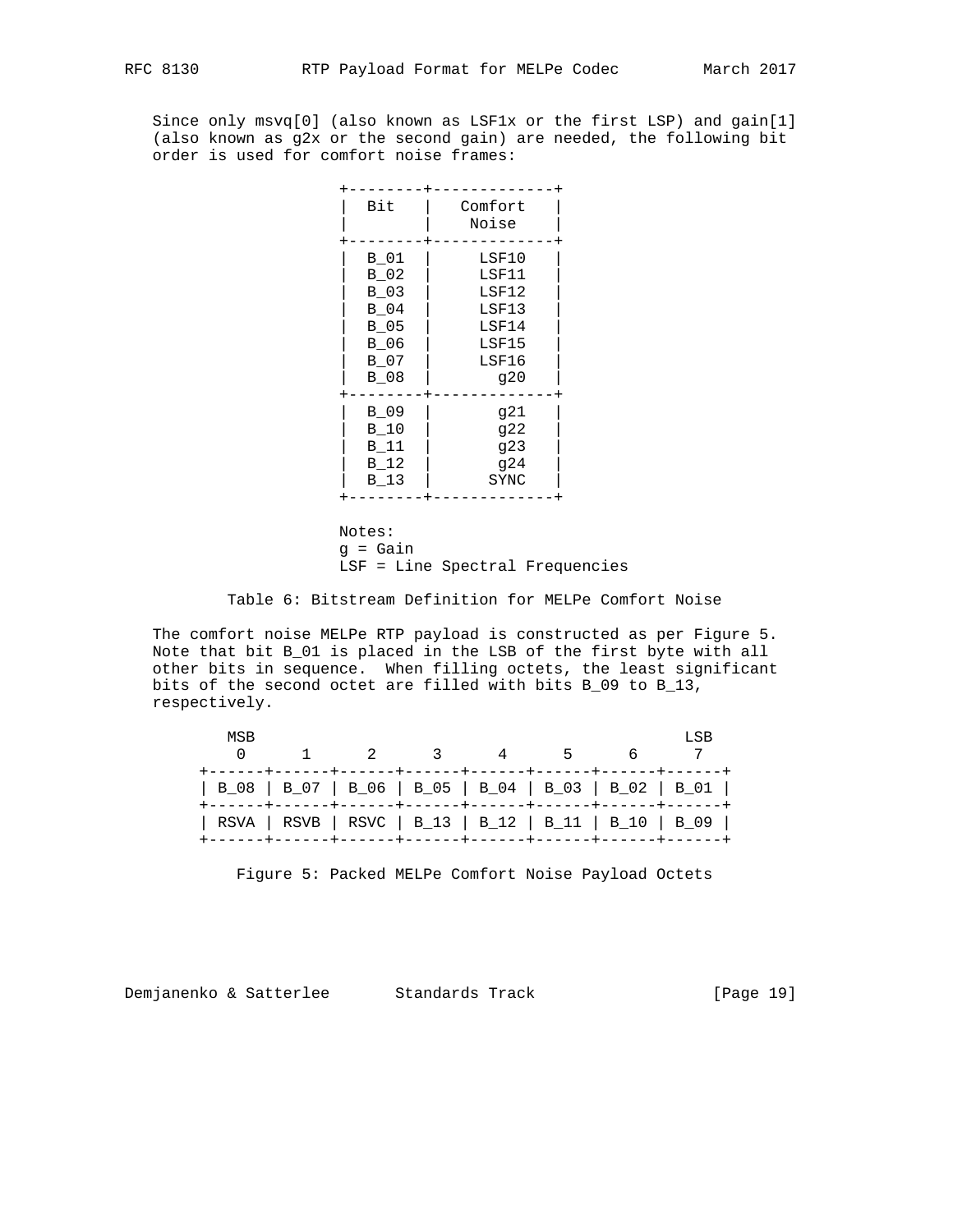## 3.3. Multiple MELPe Frames in an RTP Packet

 A MELPe RTP packet MAY consist of zero or more MELPe coder frames followed by zero or one MELPe comfort noise frame. The presence of a comfort noise frame can be deduced from the length of the RTP payload. The default packetization interval is one coder frame (22.5, 67.5, or 90 ms) according to the coder bitrate (2400, 1200, or 600 bps). For some applications, a longer packetization interval is used to reduce the packet rate.

 A MELPe RTP packet comprised of no coder frame and no comfort noise frame MAY be used periodically by an endpoint to indicate connectivity by an otherwise idle receiver.

 All MELPe frames in a single RTP packet MUST be of the same coder bitrate. Dynamic switching between frame rates within an RTP stream may be permitted (if supported by both ends) provided that reserved bits RSVA, RSVB, and RSVC are filled in as per Table 7. If bitrate switching is not used, all reserved bits are encoded as 0 by the sender and ignored by the receiver. (RSV0 is always coded as 0.)

| Coder Bitrate |   | RSVA   RSVB | RSVC |
|---------------|---|-------------|------|
| 2400 bps      | 0 | 0           | N/A  |
| 1200 bps      |   | 0           |      |
| $600$ bps     | 0 |             | N/A  |
| Comfort Noise |   | 0           |      |
| (reserved)    |   |             | N/A  |
|               |   |             |      |

Table 7: MELPe Frame Bitrate Indicators

 It is important to observe that senders have the following additional restrictions:

 Senders SHOULD NOT include more MELPe frames in a single RTP packet than will fit in the MTU of the RTP transport protocol.

Frames MUST NOT be split between RTP packets.

Demjanenko & Satterlee Standards Track [Page 20]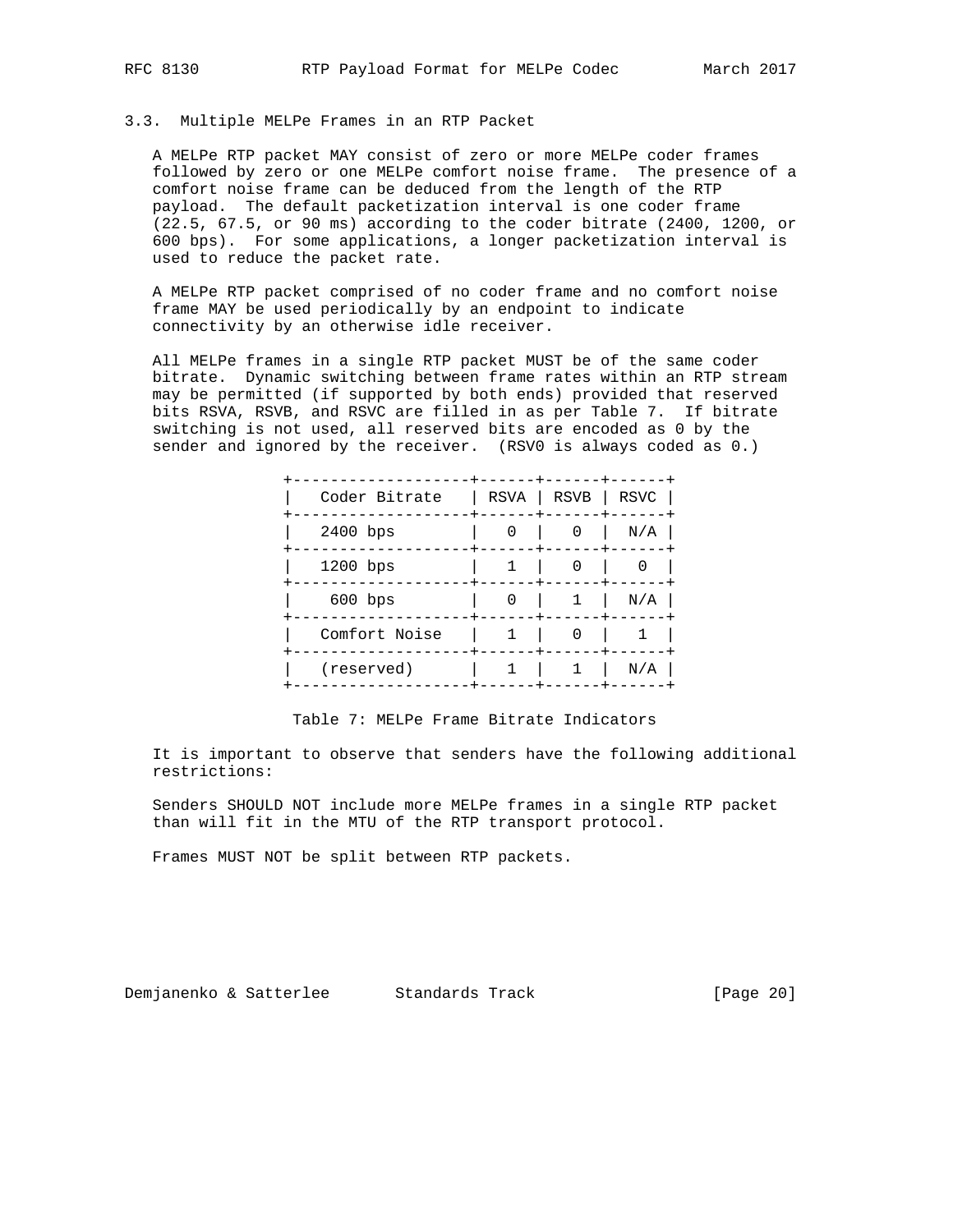It is RECOMMENDED that the number of frames contained within an RTP packet be consistent with the application. For example, in telephony and other real-time applications where delay is important, then the fewer frames per packet the lower the delay, whereas for bandwidth constrained links or delay-insensitive streaming messaging applications, more than one frame per packet or many frames per packet would be acceptable.

 Information describing the number of frames contained in an RTP packet is not transmitted as part of the RTP payload. The way to determine the number of MELPe frames is to count the total number of octets within the RTP packet and divide the octet count by the number of expected octets per frame (7/11/7 per frame). Keep in mind that the last frame can be a 2-octet comfort noise frame.

 When dynamic bitrate switching is used and more than one frame is contained in an RTP packet, it is RECOMMENDED that the coder rate bits contained in the last octet be inspected. If the coder bitrate indicates a comfort noise frame, then inspect the third last octet for the coder bitrate. All MELPe speech frames in the RTP packet will be of this same coder bitrate.

## 3.4. Congestion Control Considerations

 The target bitrate of MELPe can be adjusted at any point in time, thus allowing congestion management. Furthermore, the amount of encoded speech or audio data encoded in a single packet can be used for congestion control, since the packet rate is inversely proportional to the packet duration. A lower packet transmission rate reduces the amount of header overhead but at the same time increases latency and loss sensitivity, so it ought to be used with care.

 Since UDP does not provide congestion control, applications that use RTP over UDP SHOULD implement their own congestion control above the UDP layer [RFC8085] and MAY also implement a transport circuit breaker [RFC8083]. Work in the RMCAT working group [RMCAT] describes the interactions and conceptual interfaces necessary between the application components that relate to congestion control, including the RTP layer, the higher-level media codec control layer, and the lower-level transport interface, as well as components dedicated to congestion control functions.

Demjanenko & Satterlee Standards Track (Page 21)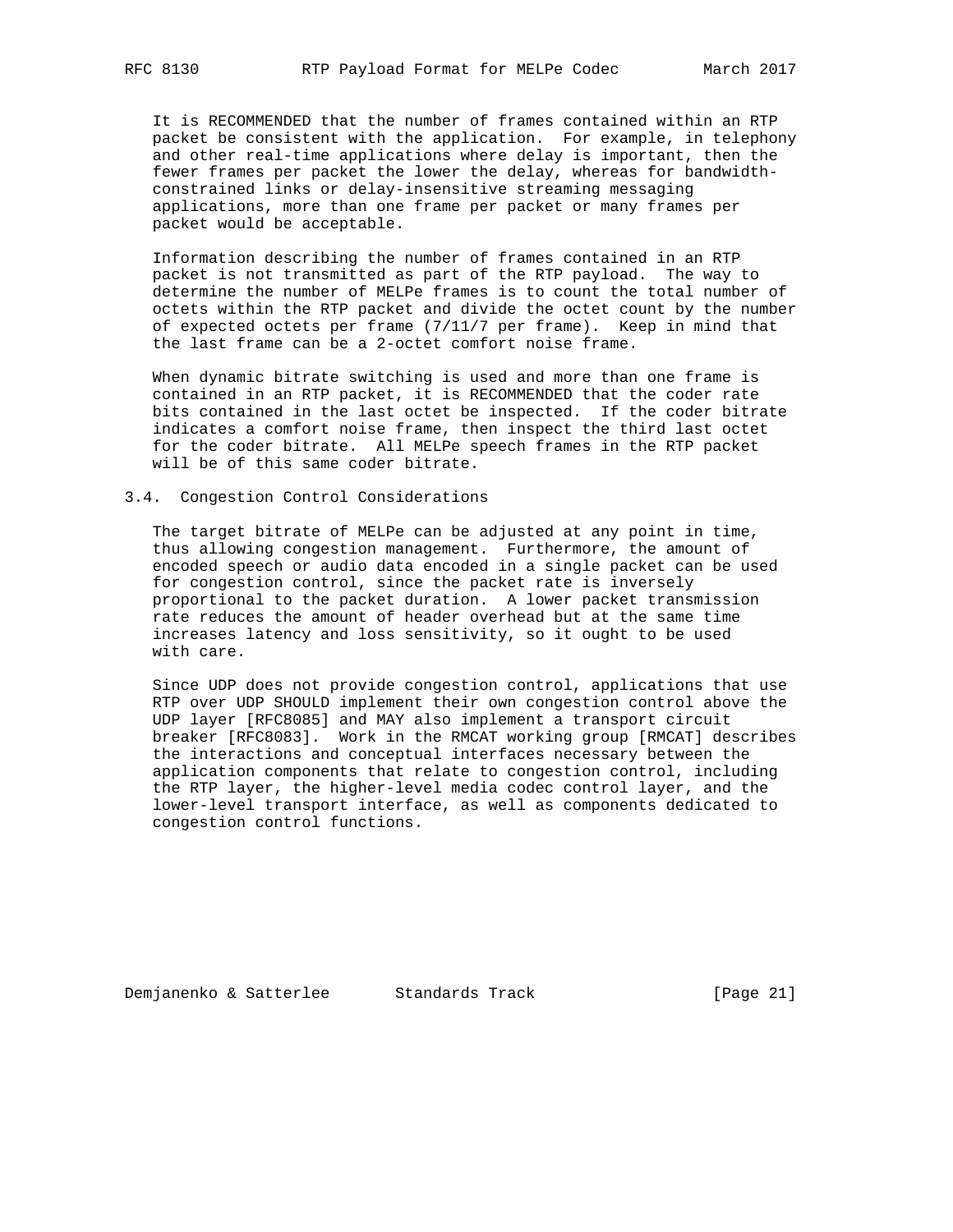4. Payload Format Parameters

 This RTP payload format is identified using the MELP, MELP2400, MELP1200, and MELP600 media subtypes, which are registered in accordance with RFC 4855 [RFC4855] and per the media type registration template from RFC 6838 [RFC6838].

4.1. Media Type Definitions

Type name: audio

Subtype names: MELP, MELP2400, MELP1200, and MELP600

Required parameters: N/A

Optional parameters:

- ptime: the recommended length of time (in milliseconds) represented by the media in a packet. It SHALL use the nearest rounded-up ms integer packet duration. For MELPe, this corresponds to the following values: 23, 45, 68, 90, 112, 135, 156, and 180. Larger values can be used as long as they are properly rounded. See Section 6 of RFC 4566 [RFC4566].
- maxptime: the maximum length of time (in milliseconds) that can be encapsulated in a packet. It SHALL use the nearest rounded-up ms integer packet duration. For MELPe, this corresponds to the following values: 23, 45, 68, 90, 112, 135, 156, and 180. Larger values can be used as long as they are properly rounded. See Section 6 of RFC 4566 [RFC4566].
- bitrate: specifies the MELPe coder bitrates supported. Possible values are a comma-separated list of rates from the following set: 2400, 1200, 600. The modes are listed in order of preference; first is preferred. If "bitrate" is not present, the fixed coder bitrate of 2400 MUST be used. The alternate encoding names "MELP2400", "MELP1200", and "MELP600" directly specify the MELPe coder bitrates of 2400, 1200, and 600, respectively, and MUST NOT specify a "bitrate" parameter.
- Encoding considerations: These media subtypes are framed and binary; see Section 4.8 of RFC 6838 [RFC6838].

Security considerations: Please see Section 8 of RFC 8130.

 Interoperability considerations: Early implementations used MELP2400, MELP1200, and MELP600 to indicate both coder type and bitrate. These media type names should be preserved with this registration.

Demjanenko & Satterlee Standards Track [Page 22]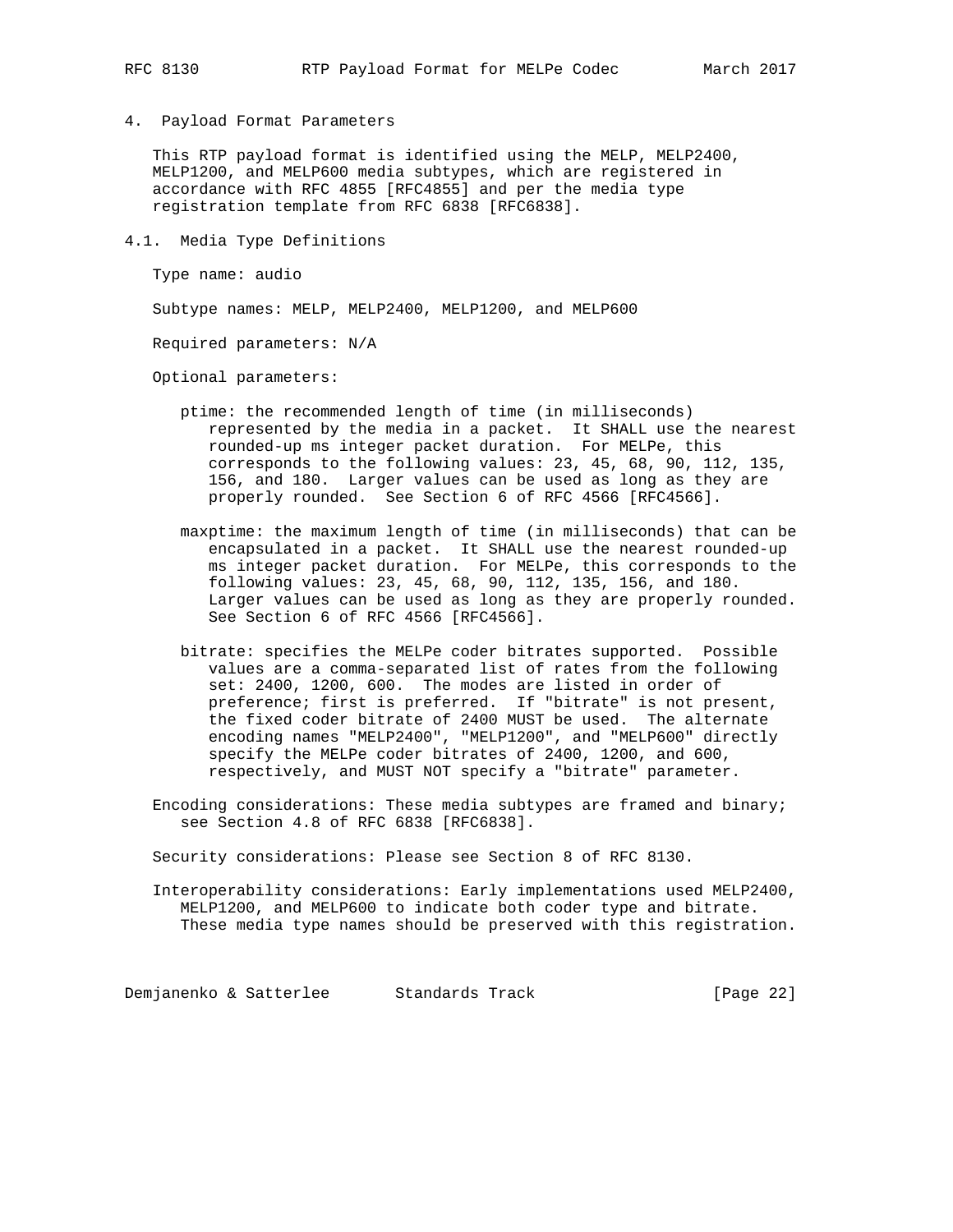Published specification: N/A Applications that use this media type: N/A Additional information: N/A Deprecated alias names for this type: N/A Magic number(s): N/A File extension(s): N/A Macintosh file type code(s): N/A Person & email address to contact for further information: Victor Demjanenko, Ph.D. VOCAL Technologies, Ltd. 520 Lee Entrance, Suite 202 Buffalo, NY 14228 United States of America Phone: +1 716 688 4675 Email: victor.demjanenko@vocal.com Intended usage: COMMON Restrictions on usage: These media subtypes depend on RTP framing and hence are only defined for transfer via RTP [RFC3550]. Transport within other framing protocols is not defined at this time. Author: Victor Demjanenko Change controller: IETF Payload working group delegated from the IESG. Provisional registration? (standards tree only): No

4.2. Mapping to SDP

 The mapping of the above-defined payload format media subtypes and their parameters SHALL be done according to Section 3 of RFC 4855 [RFC4855].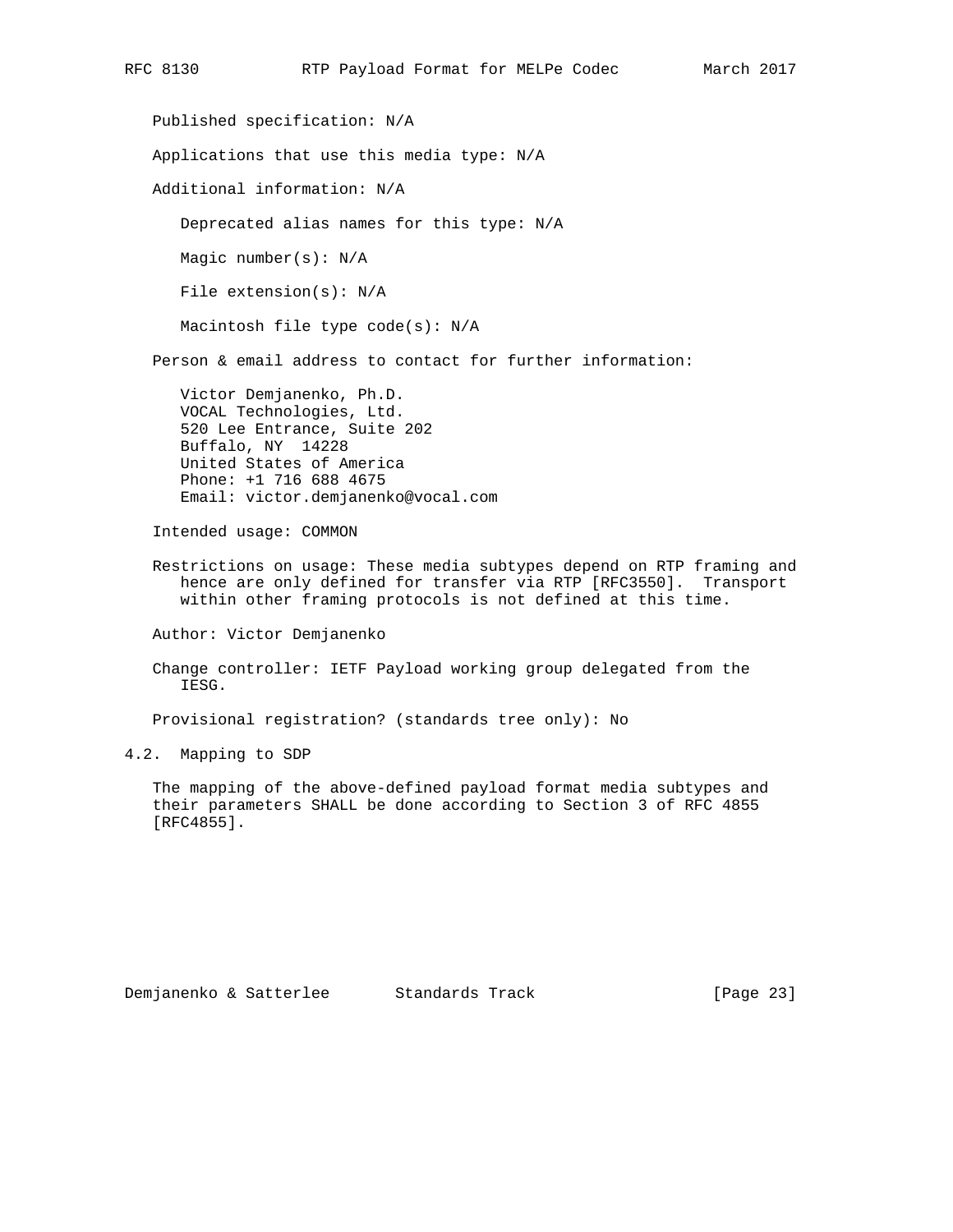The information carried in the media type specification has a specific mapping to fields in the Session Description Protocol (SDP) [RFC4566], which is commonly used to describe RTP sessions. When SDP is used to specify sessions employing the MELPe codec, the mapping is as follows:

- o The media type ("audio") goes in SDP "m=" as the media name.
- o The media subtype (payload format name) goes in SDP "a=rtpmap" as the encoding name.
- o The parameter "bitrate" goes in the SDP "a=fmtp" attribute by copying it as a "bitrate=<value>" string.
- o The parameters "ptime" and "maxptime" go in the SDP "a=ptime" and "a=maxptime" attributes, respectively.

 When conveying information via SDP, the encoding name SHALL be "MELP" (the same as the media subtype). Alternate encoding name subtypes "MELP2400", "MELP1200", and "MELP600" MAY be used in SDP to convey fixed-bitrate configurations. These names have been observed in systems that do not support dynamic frame-rate switching as specified by the parameter "bitrate".

 An example of the media representation in SDP for describing MELPe might be:

 m=audio 49120 RTP/AVP 97 a=rtpmap:97 MELP/8000

 An alternative example of SDP for fixed-bitrate configurations might be:

 m=audio 49120 RTP/AVP 97 100 101 102 a=rtpmap:97 MELP/8000 a=rtpmap:100 MELP2400/8000 a=rtpmap:101 MELP1200/8000 a=rtpmap:102 MELP600/8000

 If the encoding name "MELP" is received without a "bitrate" parameter, the fixed coder bitrate of 2400 MUST be used. The alternate encoding names "MELP2400", "MELP1200", and "MELP600" directly specify the MELPe coder bitrates of 2400, 1200, and 600, respectively, and MUST NOT specify a "bitrate" parameter.

 The optional media type parameter "bitrate", when present, MUST be included in the "a=fmtp" attribute in the SDP, expressed as a media type string in the form of a semicolon-separated list of

Demjanenko & Satterlee Standards Track [Page 24]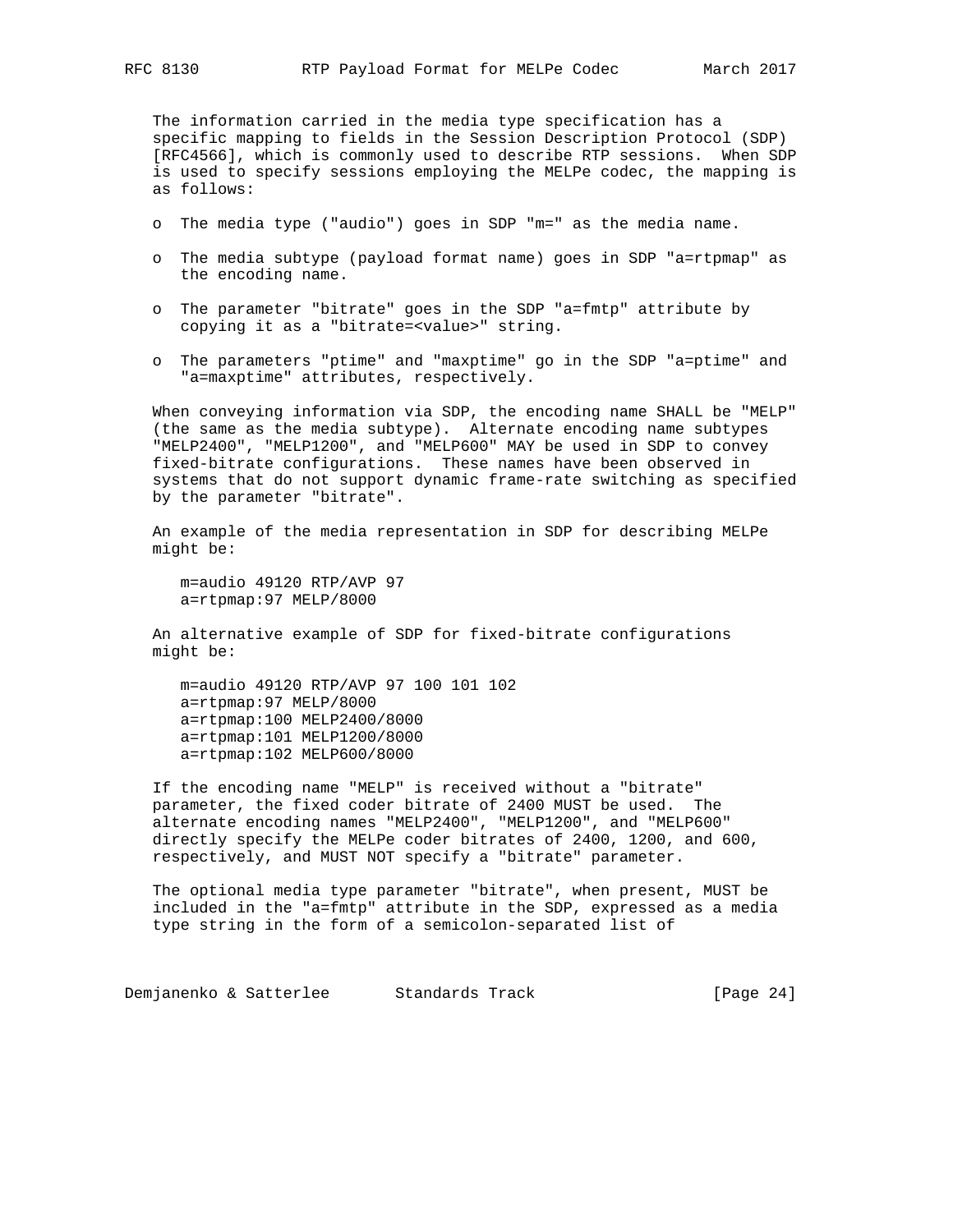parameter=value pairs. The string "value" can be one or more of 2400, 1200, and 600, separated by commas (where each bitrate value indicates the corresponding MELPe coder). An example of the media representation in SDP for describing MELPe when all three coder bitrates are supported might be:

 m=audio 49120 RTP/AVP 97 a=rtpmap:97 MELP/8000 a=fmtp:97 bitrate=2400,600,1200

 Parameter "ptime" cannot be used for the purpose of specifying the MELPe operating mode, due to the fact that for certain values it will be impossible to distinguish which mode is about to be used (e.g., when ptime=68, it would be impossible to distinguish if the packet is carrying one frame of 67.5 ms or three frames of 22.5 ms).

 Note that the payload format (encoding) names are commonly shown in upper case. Media subtypes are commonly shown in lower case. These names are case insensitive in both places. Similarly, parameter names are case insensitive in both the media subtype name and the default mapping to the SDP a=fmtp attribute.

### 4.3. Declarative SDP Considerations

 For declarative media, the "bitrate" parameter specifies the possible bitrates used by the sender. Multiple MELPe rtpmap values (such as 97, 98, and 99, as used below) MAY be used to convey MELPe-coded voice at different bitrates. The receiver can then select an appropriate MELPe codec by using 97, 98, or 99.

 m=audio 49120 RTP/AVP 97 98 99 a=rtpmap:97 MELP/8000 a=fmtp:97 bitrate=2400 a=rtpmap:98 MELP/8000 a=fmtp:98 bitrate=1200 a=rtpmap:99 MELP/8000 a=fmtp:99 bitrate=600

## 4.4. Offer/Answer SDP Considerations

 In the Offer/Answer model [RFC3264], "bitrate" is a bidirectional parameter. Both sides MUST use a common "bitrate" value or values. The offer contains the bitrates supported by the offerer, listed in its preferred order. The answerer MAY agree to any bitrate by listing the bitrate first in the answerer response. Additionally, the answerer MAY indicate any secondary bitrate or bitrates that it supports. The initial bitrate used by both parties SHALL be the first bitrate specified in the answerer response.

Demjanenko & Satterlee Standards Track (Page 25)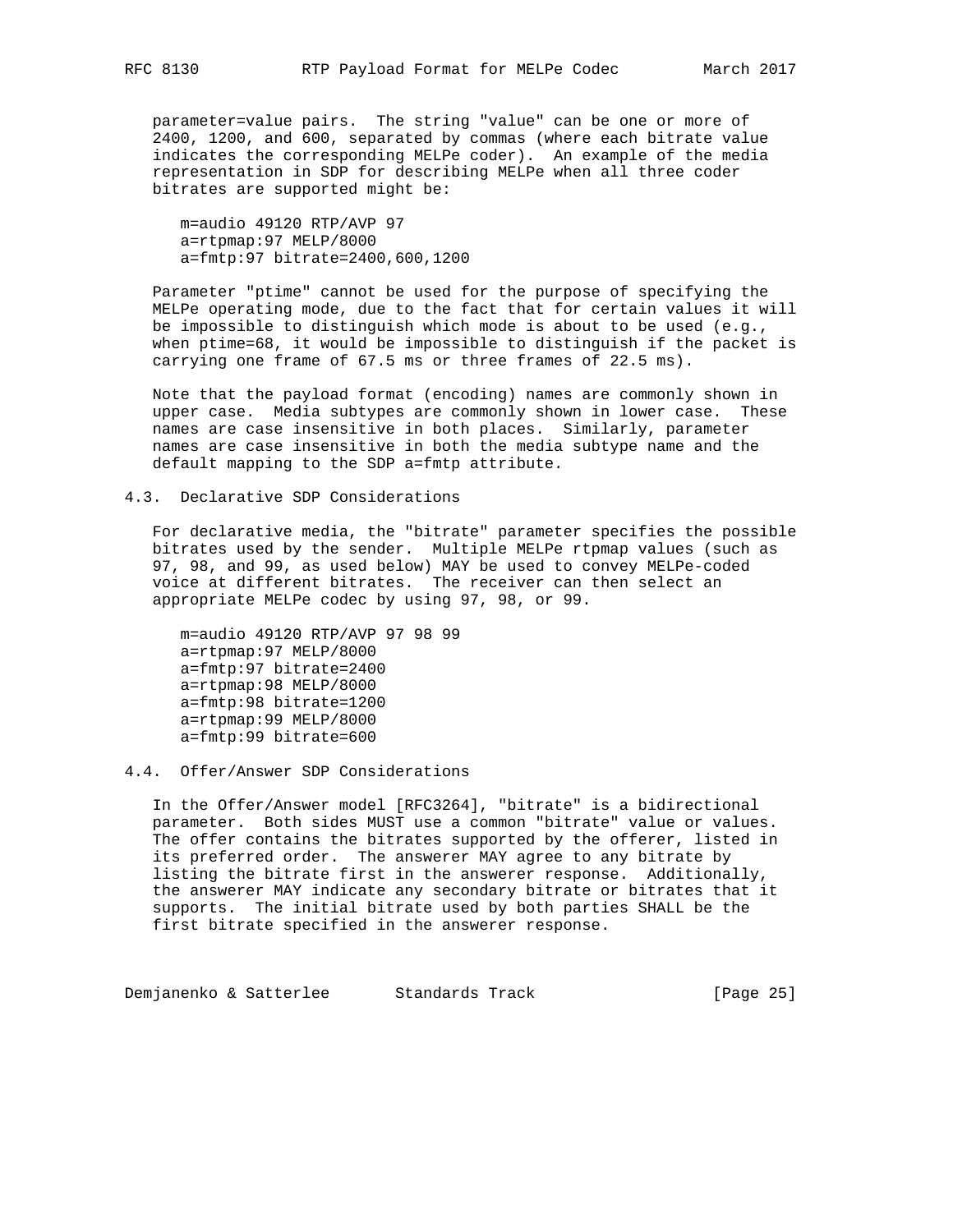For example, if offerer bitrates are "2400,600" and answer bitrates are "600,2400", the initial bitrate is 600. If other bitrates are provided by the answerer, any common bitrate between the offer and answer MAY be used at any time in the future. Activation of these other common bitrates is beyond the scope of this document.

 The use of a lower bitrate is often important for a case such as when one endpoint utilizes a bandwidth-constrained link (e.g., 1200 bps radio link or slower), where only the lower coder bitrate will work.

5. Discontinuous Transmissions

 A primary application of MELPe is for radio communications of voice conversations, and discontinuous transmissions are normal. When MELPe is used in an IP network, MELPe RTP packet transmissions may cease and resume frequently. RTP synchronization source (SSRC) sequence number gaps indicate lost packets to be filled by PLC, while abrupt loss of RTP packets indicates intended discontinuous transmissions.

 If a MELPe coder so desires, it may send a comfort noise frame as per Appendix B of [SCIP210] prior to ceasing transmission. A receiver may optionally use comfort noise during its silence periods. No SDP negotiations are required.

6. Packet Loss Concealment

 MELPe packet loss concealment (PLC) uses the special properties and coding for the pitch/voicing parameter of the MELPe 2400 bps coder. The PLC erasure indication utilizes any of the errored encodings of a non-voiced frame as identified in Table 1 of [MELPE]. For the sake of simplicity, it is preferred that a code value of 3 for the pitch/voicing parameter (represented by the bits P6 to P0 in Table 1 of this document) be used. Hence, set bits P0 and P1 to one and bits P2, P3, P4, P5, and P6 to zero.

 When using PLC in 1200 bps or 600 bps mode, the MELPe 2400 bps decoder is called three or four times, respectively, to cover the loss of a MELPe frame.

7. IANA Considerations

 IANA has registered MELP, MELP2400, MELP1200, and MELP600 as specified in Section 4.1. IANA has also added these media subtypes to the "RTP Payload Format media types" registry (http://www.iana.org/assignments/rtp-parameters).

Demjanenko & Satterlee Standards Track (Page 26)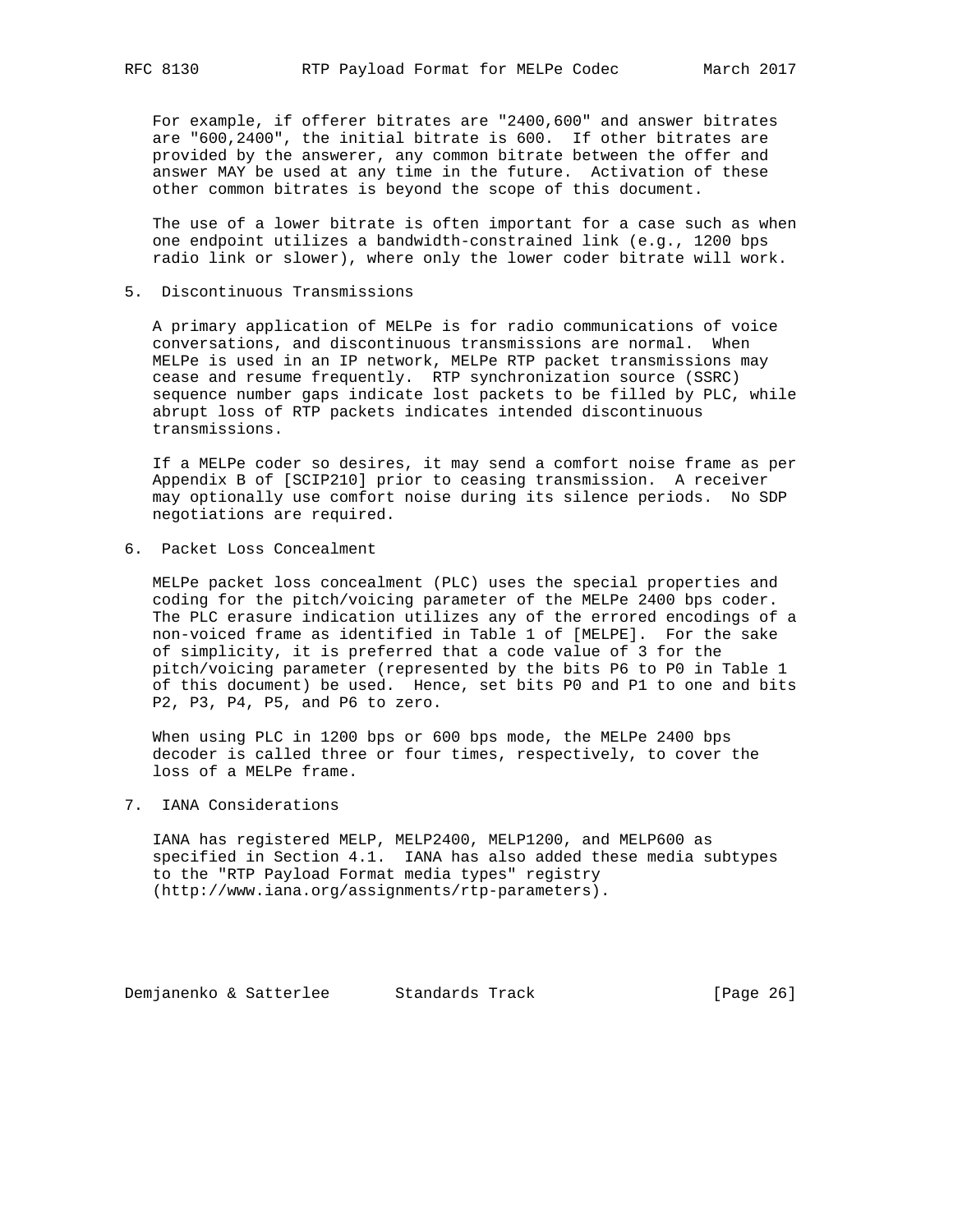# 8. Security Considerations

 RTP packets using the payload format defined in this specification are subject to the security considerations discussed in the RTP specification [RFC3550] and in any applicable RTP profile such as RTP/AVP [RFC3551], RTP/AVPF [RFC4585], RTP/SAVP [RFC3711], or RTP/SAVPF [RFC5124]. However, as discussed in [RFC7202], it is not an RTP payload format's responsibility to discuss or mandate what solutions are used to meet such basic security goals as confidentiality, integrity, and source authenticity for RTP in general. This responsibility lies with anyone using RTP in an application. They can find guidance on available security mechanisms and important considerations in [RFC7201]. Applications SHOULD use one or more appropriate strong security mechanisms. The rest of this section discusses the security-impacting properties of the payload format itself.

 This RTP payload format and the MELPe decoder do not exhibit any significant non-uniformity in the receiver-side computational complexity for packet processing and thus are unlikely to pose a denial-of-service threat due to the receipt of pathological data. Additionally, the RTP payload format does not contain any active content.

 Please see the security considerations discussed in [RFC6562] regarding VAD and its effect on bitrates.

- 9. References
- 9.1. Normative References
	- [RFC2119] Bradner, S., "Key words for use in RFCs to Indicate Requirement Levels", BCP 14, RFC 2119, DOI 10.17487/RFC2119, March 1997, <http://www.rfc-editor.org/info/rfc2119>.
	- [RFC2736] Handley, M. and C. Perkins, "Guidelines for Writers of RTP Payload Format Specifications", BCP 36, RFC 2736, DOI 10.17487/RFC2736, December 1999, <http://www.rfc-editor.org/info/rfc2736>.
	- [RFC3264] Rosenberg, J. and H. Schulzrinne, "An Offer/Answer Model with Session Description Protocol (SDP)", RFC 3264, DOI 10.17487/RFC3264, June 2002, <http://www.rfc-editor.org/info/rfc3264>.

Demjanenko & Satterlee Standards Track (Page 27)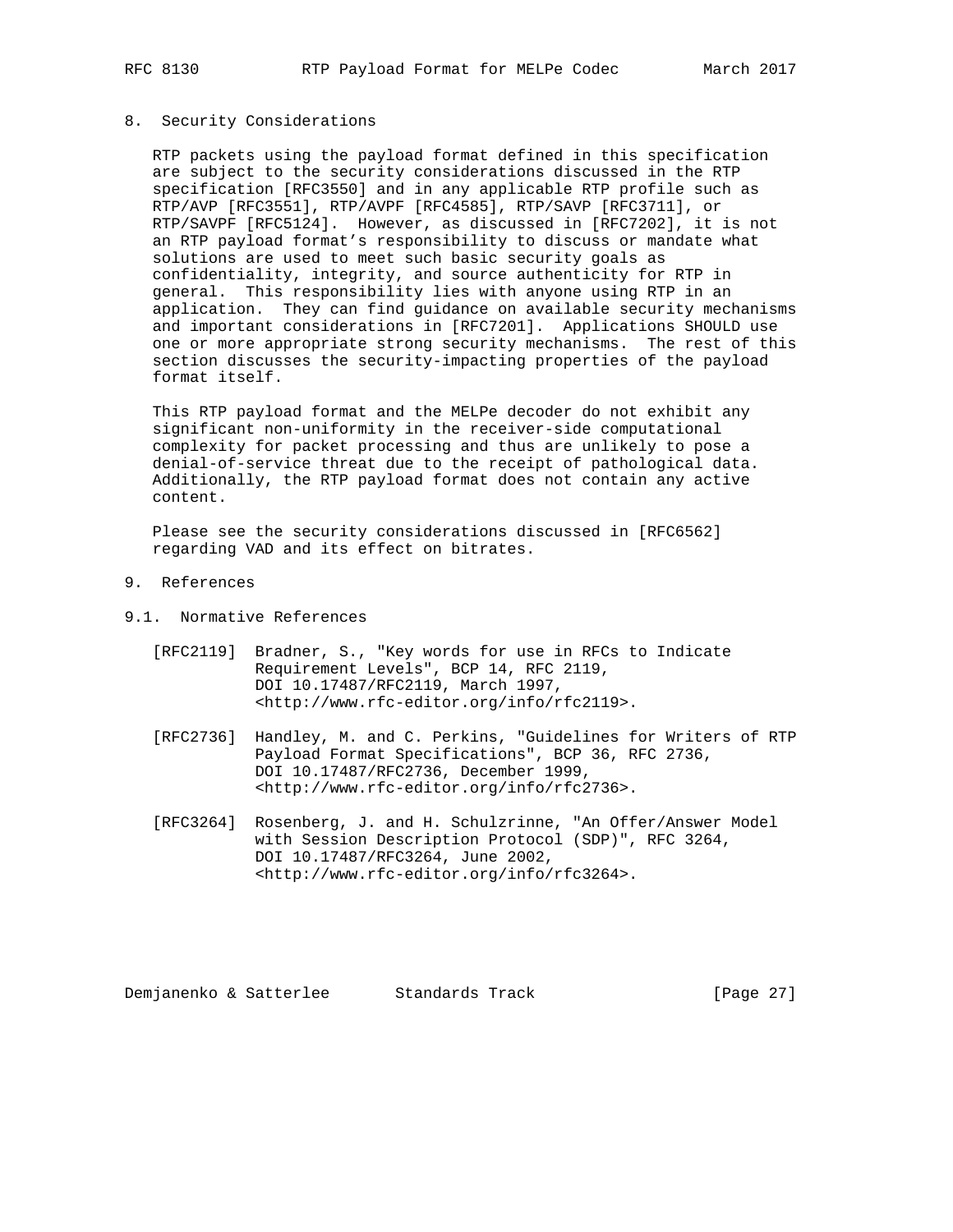- [RFC3550] Schulzrinne, H., Casner, S., Frederick, R., and V. Jacobson, "RTP: A Transport Protocol for Real-Time Applications", STD 64, RFC 3550, DOI 10.17487/RFC3550, July 2003, <http://www.rfc-editor.org/info/rfc3550>.
- [RFC3551] Schulzrinne, H. and S. Casner, "RTP Profile for Audio and Video Conferences with Minimal Control", STD 65, RFC 3551, DOI 10.17487/RFC3551, July 2003, <http://www.rfc-editor.org/info/rfc3551>.
- [RFC3711] Baugher, M., McGrew, D., Naslund, M., Carrara, E., and K. Norrman, "The Secure Real-time Transport Protocol (SRTP)", RFC 3711, DOI 10.17487/RFC3711, March 2004, <http://www.rfc-editor.org/info/rfc3711>.
- [RFC4566] Handley, M., Jacobson, V., and C. Perkins, "SDP: Session Description Protocol", RFC 4566, DOI 10.17487/RFC4566, July 2006, <http://www.rfc-editor.org/info/rfc4566>.
- [RFC4855] Casner, S., "Media Type Registration of RTP Payload Formats", RFC 4855, DOI 10.17487/RFC4855, February 2007, <http://www.rfc-editor.org/info/rfc4855>.
- [RFC5124] Ott, J. and E. Carrara, "Extended Secure RTP Profile for Real-time Transport Control Protocol (RTCP)-Based Feedback (RTP/SAVPF)", RFC 5124, DOI 10.17487/RFC5124, February 2008, <http://www.rfc-editor.org/info/rfc5124>.
- [RFC6562] Perkins, C. and JM. Valin, "Guidelines for the Use of Variable Bit Rate Audio with Secure RTP", RFC 6562, DOI 10.17487/RFC6562, March 2012, <http://www.rfc-editor.org/info/rfc6562>.
- [RFC6838] Freed, N., Klensin, J., and T. Hansen, "Media Type Specifications and Registration Procedures", BCP 13, RFC 6838, DOI 10.17487/RFC6838, January 2013, <http://www.rfc-editor.org/info/rfc6838>.
- [RFC8083] Perkins, C. and V. Singh, "Multimedia Congestion Control: Circuit Breakers for Unicast RTP Sessions", RFC 8083, DOI 10.17487/RFC8083, March 2017, <http://www.rfc-editor.org/info/rfc8083>.
- [RFC8085] Eggert, L., Fairhurst, G., and G. Shepherd, "UDP Usage Guidelines", RFC 8085, DOI 10.17487/RFC8085, March 2017, <http://www.rfc-editor.org/info/rfc8085>.

Demjanenko & Satterlee Standards Track (Page 28)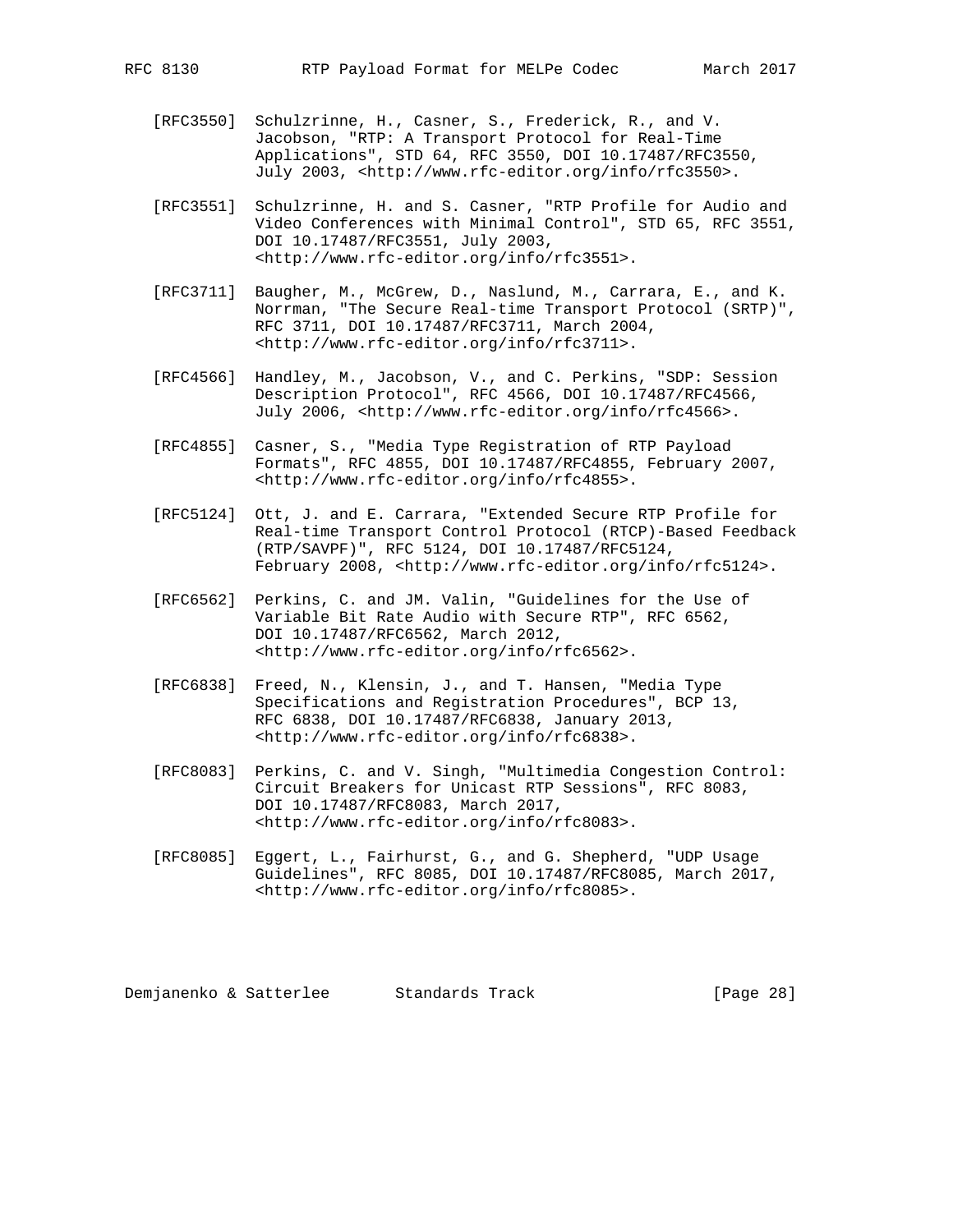- [MELP] Department of Defense Telecommunications Standard, "Analog-to-Digital Conversion of Voice by 2,400 Bit/Second Mixed Excitation Linear Prediction (MELP)", MIL-STD-3005, December 1999.
- [MELPE] North Atlantic Treaty Organization (NATO), "The 600 Bit/S, 1200 Bit/S and 2400 Bit/S NATO Interoperable Narrow Band Voice Coder", STANAG No. 4591, January 2006.
- [SCIP210] National Security Agency, "SCIP Signaling Plan", SCIP-210, December 2007.
- 9.2. Informative References
	- [RFC4585] Ott, J., Wenger, S., Sato, N., Burmeister, C., and J. Rey, "Extended RTP Profile for Real-time Transport Control Protocol (RTCP)-Based Feedback (RTP/AVPF)", RFC 4585, DOI 10.17487/RFC4585, July 2006, <http://www.rfc-editor.org/info/rfc4585>.
	- [RFC7201] Westerlund, M. and C. Perkins, "Options for Securing RTP Sessions", RFC 7201, DOI 10.17487/RFC7201, April 2014, <http://www.rfc-editor.org/info/rfc7201>.
	- [RFC7202] Perkins, C. and M. Westerlund, "Securing the RTP Framework: Why RTP Does Not Mandate a Single Media Security Solution", RFC 7202, DOI 10.17487/RFC7202, April 2014, <http://www.rfc-editor.org/info/rfc7202>.
	- [RMCAT] IETF, RTP Media Congestion Avoidance Techniques (rmcat) Working Group, <https://datatracker.ietf.org/wg/rmcat/about/>.